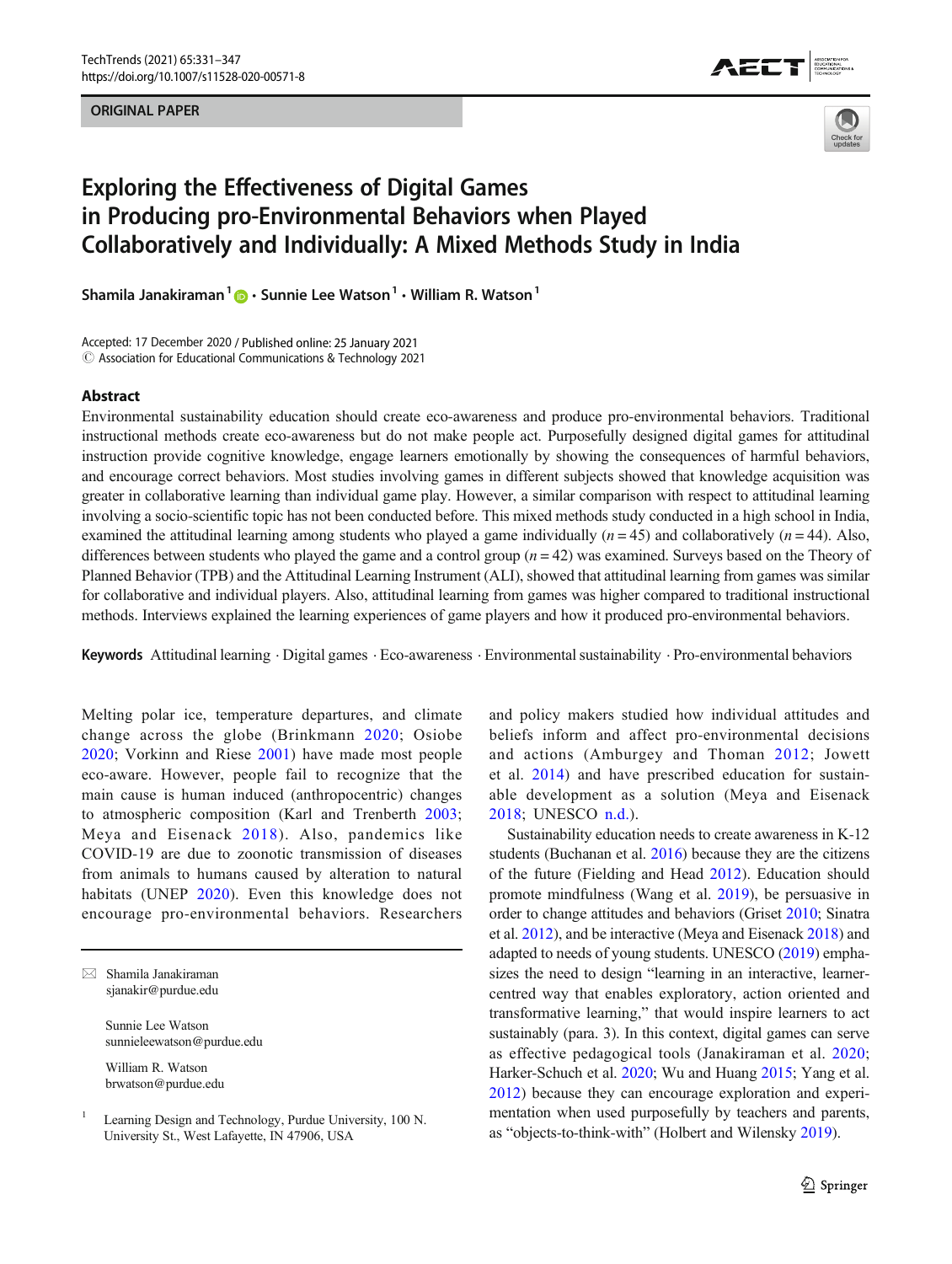Many prior studies using educational games showed that collaborative efforts are more beneficial in learning compared to individual efforts (Hsiao et al. [2014;](#page-15-0) Prez and Guzmn-Duque [2014\)](#page-16-0), while some studies contradict that (Plass et al. [2013;](#page-16-0) Weinberger et al. [2005\)](#page-16-0). This has not been studied in attitudinal learning using environmental education games. In this exploratory mixed-methods study, the influence of digital games in producing pro-environmental attitudes and behaviors when played collaboratively and individually by high school students was examined using the Theory of Planned Behavior (TPB; Ajzen [2019](#page-14-0)). The Attitudinal Learning Instrument (ALI) was used to measure attitudinal learning.

According to the TPB, if people have a more favourable attitude towards a behavior and think that the social environment desires the performance of that behavior and if they perceive that they can perform that behavior, then it is more likely that they will have an intention to perform that behavior (Ajzen [2019\)](#page-14-0). In most cases, people believe that they do not have control over pro-environmental behaviors despite being eco-aware, and hence did not translate intentions into actual behaviors. This is where digital games can serve as persuasive pedagogical tools in encouraging pro-environmental behaviors among young learners. However, educators do not promote the use of games because they think it is time consuming and that there are not enough devices for all students.

This exploratory mixed methods study was conducted in a high school in India where Environmental Studies (EVS) is taught using traditional methods of instruction. First, the effectiveness of digital games in influencing pro-environmental behaviors when played collaboratively  $(n = 44)$  and individually  $(n = 45)$  was examined based on the theory of planned behavior and the attitudinal learning instrument. Secondly, the effectiveness of games in EVS was examined by comparing all game players  $(n = 89)$  with a control group  $(n = 42)$ , that did not play the game. Partial Least Squares-Structural Equation Modelling (PLS-SEM) was used to analyze the survey data. Thirdly, the perceptions of game players to their attitudinal learning experience was examined qualitatively. This study provides implications for digital game adoption and implementation in teaching EVS in K-12 schools.

### Literature Review

### EVS for Attitude Change

Environmental studies (EVS) encompasses learning about sustainable relations between people, the bio-physical world, and the non-human world (Huckle [2012\)](#page-15-0). This definition covers cognitive knowledge or eco-awareness that deals with one component of attitude. However, EVS should address all three components of attitude to be effective in producing proenvironmental behaviors. Attitude is the psychological evaluation a person has about an object, person or event (Gagne et al. [1992](#page-15-0)) and is comprised of three components (Kamradt and Kamradt [1999](#page-15-0)): the cognitive component (information, knowledge and thoughts); the affective component (emotions and feeling), and the behavioral component or the pre-disposition to act (Kamradt and Kamradt [1999](#page-15-0); Simonson [1979\)](#page-16-0). Social learning is another aspect of attitude change, where interaction with others influences attitudes (Watson et al. [2018\)](#page-16-0). Hence EVS focusing on attitudinal learning should address all the four components of attitude.

EVS should reduce learners' perceived separation between self and nature (Schultz [2000](#page-16-0)), develop a sense of ownership and empowerment (Hungerford and Volk [1990\)](#page-15-0), and develop empathy (Berenguer [2007;](#page-14-0) Pfattheicher et al. [2016](#page-16-0)), by perspective taking (Pahl and Bauer [2013\)](#page-16-0). EVS should encourage pro-environmental actions irrespective of barriers and constraints (Arbuthnott [2008;](#page-14-0) Tucker [1999](#page-16-0)) and should be persuasive (Sinatra et al. [2012](#page-16-0)) to increase environmental concern.

### Games in EVS

Educational digital games are popular with children because they create a student-centered environment (Gros [2014;](#page-15-0) Watson et al. [2011](#page-16-0)), and facilitate situated understanding (Gee [2008](#page-15-0)). Games promote scientific problem solving (Wen et al. [2018\)](#page-16-0), are intrinsically motivating (Habgood and Ainsworth [2011](#page-15-0); Prensky [2003\)](#page-16-0) and are therefore suitable for EVS (Bell [2016](#page-14-0); Cheng et al. [2013](#page-14-0); Cuccurullo et al. [2013](#page-14-0)). They can create feelings of empathy, provide a discovery learning environment, help visualize the interrelatedness of the environment, and promote systems thinking (Janakiraman et al. [2020;](#page-15-0) Fabricatore and López [2012](#page-14-0); Liarakou et al. [2012;](#page-15-0) Nordby et al. [2016;](#page-15-0) Yoon et al. [2017\)](#page-16-0). Games increase players' knowledge of sustainability issues and sustainable development strategies (Janakiraman et al. [2018;](#page-15-0) Katsaliaki and Mustafee [2015](#page-15-0)) by making them perform actions that may be inconsistent with their existing attitude and slightly consistent with the target attitude (Kamradt and Kamradt [1999\)](#page-15-0). This causes an uncomfortable psychological tension (cognitive dissonance), that forces people to change their beliefs or behaviors (Watson et al. [2018](#page-16-0); Festinger [1957](#page-14-0)). Instant feedback through prompts (Zumbach et al. [2020](#page-16-0)), not possible in real environments, help players connect decision-making in the game to real life (Yang et al. [2012;](#page-16-0) Wu and Huang [2015\)](#page-16-0). These realistic scenarios give meaningful practice before facing the real action influencing pro-environmental attitudes and behaviors (Butler [1988](#page-14-0); Knol and De Vries [2011;](#page-15-0) Tan and Biswas [2007\)](#page-16-0).

### Collaborative Vs Individual Game Play

Collaboration enables two or more people to share and coconstruct knowledge while solving a problem (van der Meij et al. [2011\)](#page-16-0). In comparison to individual efforts, collaboration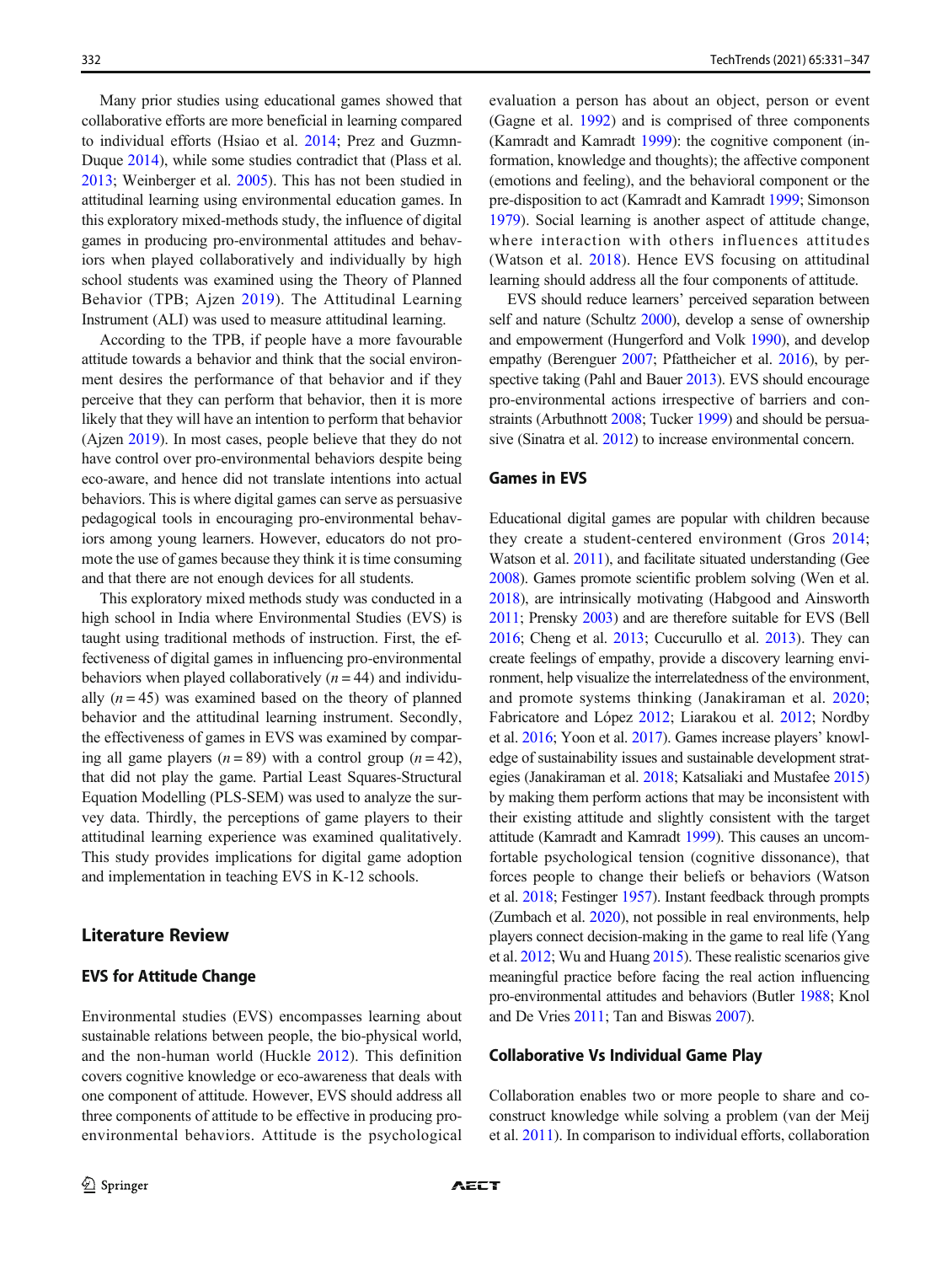appears to promote inquiry learning, problem solving, and critical thinking because students can explain their thinking, verbalize it, collaborate, and engage in joint elaboration on their decision making (Harding et al. [2017;](#page-15-0) Kirschner et al. [2018;](#page-15-0) Mullins et al. [2011](#page-15-0); Nurhaniyah et al. [2015\)](#page-15-0). The cognitive load or the total working memory resources that is required to carry out a learning task (Leahy and Sweller [2011](#page-15-0); Sweller [2010](#page-16-0)), is shared among team members while processing complex material, improving information processing and understanding (Kirschner et al. [2018](#page-15-0)). Räder et al. ([2014\)](#page-16-0) showed in a study, using a virtual reality simulator to teach complex clinical skills to medical students, that learning in dyads or pairs was more efficient and cost-effective.

Collaboration in games is of two types: (1) team members are able to engage in the virtual space and interact on multiplayer multi-modal display screens (Hsiao et al. [2014;](#page-15-0) Rick et al. [2009\)](#page-16-0). Collaboration can also happen virtually in an online game when players are represented within the game (Prez and Guzmn-Duque [2014\)](#page-16-0). (2) team members engage in the real space to take decisions, while taking turns to operate the mouse to perform actions on the game screen that the team agrees upon (Stanton and Neale [2003\)](#page-16-0).

Prior studies have shown mixed results for individual and collaborative game play. Playing a History game in groups of 3–4 produced greater engagement, active participation, and hands-on fun, when players took turns to operate the mouse (Watson et al. [2011\)](#page-16-0). In an online game, team players were successful in decision-making, problem solving, and developing strategies while playing the CityVille game collaboratively (Prez and Guzmn-Duque [2014](#page-16-0)). Collaboration improved learning performance and retention in an eco-friendly lifestyle game, where individual players did not get immediate feedback for their actions (Hsiao et al. [2014\)](#page-15-0). Collaboration in Group Scribbles (GS) a Mathematics game enhanced problem-solving and helped low-ability students gain more confidence in performing Math calculations (Chen et al. [2012\)](#page-14-0). The attributes and interactivity of virtual environments establishes a "community of learners" where groups learn together "using each other's knowledge, skills, experiences, and resources," (Hanewald [2013](#page-15-0), p. 234), especially when competitiveness is reduced and dependency by providing shared goals is increased between game players (Scoular et al. [2017](#page-16-0)). Since collaboration is a key component of problem-based learning, it should be used in games for learning, noted Watson and Fang [\(2012\)](#page-16-0).

However, Plass et al. [\(2013](#page-16-0)) found that collaborative play resulted in inefficient problem-solving strategies and errors in a Mathematics game, although increasing enjoyment. Some studies showed no difference in engagement, motivation, and learning outcomes between collaborative and individual players (Chen et al. [2015](#page-14-0); van der Meij et al. [2011](#page-16-0)). Interestingly collaboration seemed to help only when scripted roles and tasks were given to the collaborative players (Hämäläinen et al. [2008;](#page-15-0) Weinberger et al. [2005\)](#page-16-0). Also, collaboration in games is inhibited by extreme domination of one member (Stanton and Neale [2003](#page-16-0)) and conflicts occurred due to mismatch in personalities and cultural backgrounds, necessitating a positive group dynamic (Chen et al. [2015\)](#page-14-0). Some studies have shown that games do not enhance learning but instead cause cognitive overload owing to distractions (Adams et al. [2012](#page-14-0); Mayer [2005](#page-15-0)) and may not actually result in more knowledge gain (Linderoth [2012](#page-15-0)).

The above studies concern knowledge gain using games in various subjects, however, there is a dearth in studies that explore the influence of collaboration through games on attitudinal and behavioral learning concerning environmental studies. This mixed methods study strives to close that gap.

### Theory of Planned Behavior (TPB)

It is not easy to measure environmentally friendly behaviors because it requires sustained observations, and intentions may not translate into behaviors immediately after an intervention owing to several reasons. According to the TPB (Ajzen [2019](#page-14-0)) it is important for a person to have, "sufficient degree of actual control over the behavior," in order to translate their intentions into actual behaviors when they get an opportunity, and that intention is "assumed to be the immediate antecedent of be-havior" (p. 1). Ajzen [\(2019\)](#page-14-0) explains that three types of considerations guide any human behavior: beliefs about the likely consequences of the behavior (behavioral beliefs) that produces a favorable or unfavorable attitude toward the behavior (ATB); beliefs about the normative expectations of others (normative beliefs) that result in perceived social pressure (SOP) or subjective norm, and beliefs about the presence of factors that may facilitate or impede performance of the behavior (control beliefs) that gives rise to perceived behavioral control (PBC). Furthermore, the effects of attitudes and social pressure on intention are moderated by PBC (Ajzen [2019](#page-14-0), p.1) and hence PBC can be considered in place of actual control to predict the behavior as shown in Fig. [1](#page-3-0).

### Study Context

This study was conducted in Kozhikode, a coastal city in the southern state of Kerala, India. Kerala generally has a moist and wet climate receiving excessive seasonal rainfall. However, in recent years floods and periods of drought have affected people in Kozhikode and the rest of the state. Rapid urbanization, unauthorized borewells, depletion of natural resources like forest cover, and reduced natural water conservation facilities are some reasons leading to the droughts (Economic Times [2019](#page-14-0)). City data about Kozhikode shows moderate to high levels of air, water, noise, and light pollution (Numbeo [2020\)](#page-15-0). Participants in this study were well aware of their environment, through media, school, and community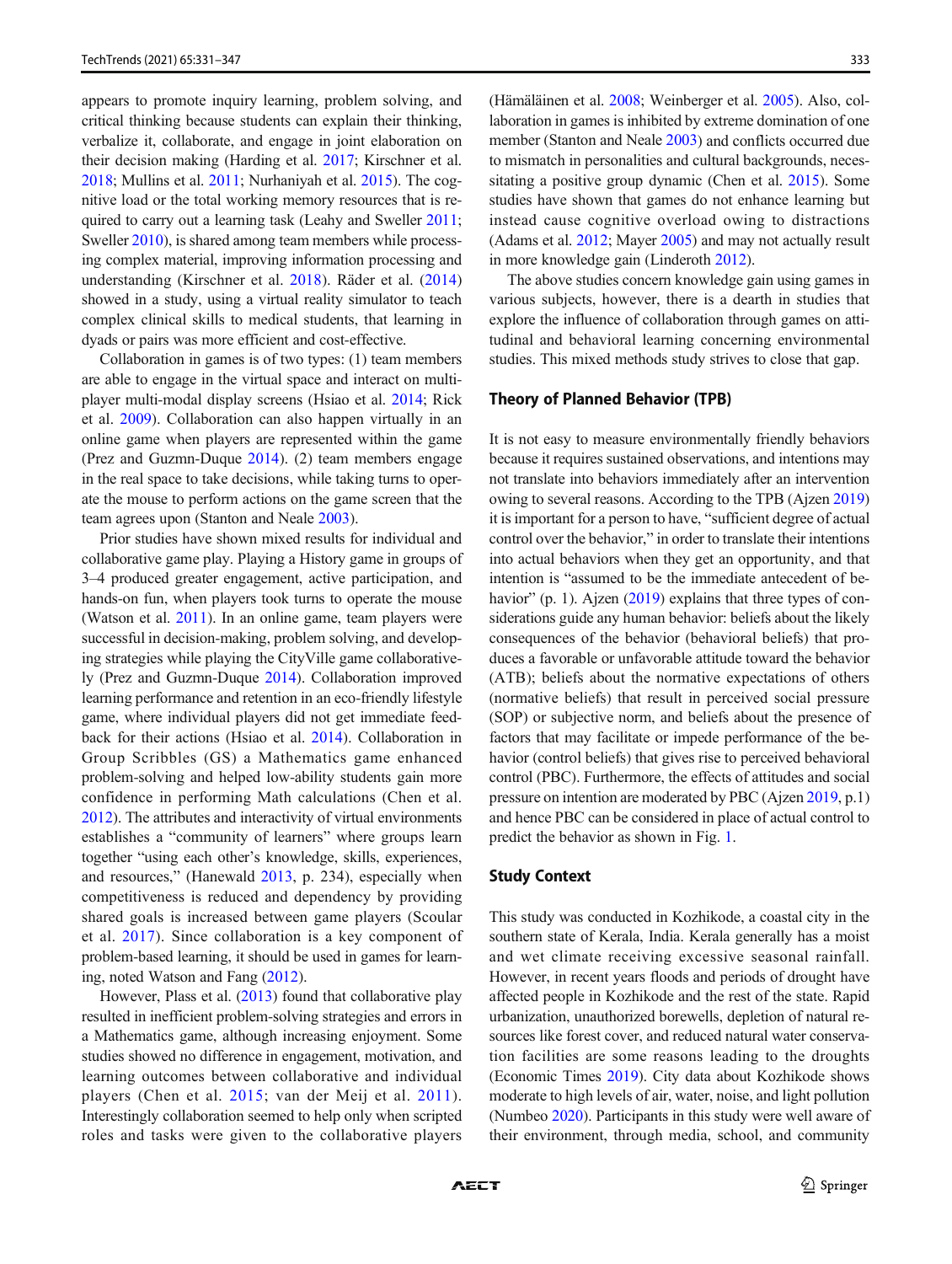#### <span id="page-3-0"></span>Fig. 1 TPB Model (Ajzen [2019\)](#page-14-0)



programs. Furthermore, all participants had studied Environmental Studies (EVS) from grade three. The objectives of EVS are to help students identify environmental problems and the interactive processes of nature, and how to care for the environment, prevent pollution, conserve energy, and preserve the environment.

The goals of this study was to explore if there were any differences in attitudinal and behavioral learning from a game designed for EVS between collaborative game players and individual game players, and between game players and a control group. The perceptions of both collaborative and individual games players to their learning experience were also examined. Institutional Review Board (IRB) permission was obtained before conducting this study.

In this exploratory mixed-methods study the Theory of Planned Behavior (Ajzen [2019](#page-14-0)) was used to explain the pro-environmental attitudes and behaviors of the participants. The ALI was used to measure attitudinal learning and to examine the differences between collaborative and individual players. Interviews provided insights into game play experience and its influence on attitudes and behaviors, supporting the quantitative findings in this mixed methods study. Specifically, the research questions were:

RQ1: (a) Are digital games more effective in influencing pro-environmental behaviors when played collaboratively or when played individually as explained by the TPB Model?

(b) Are digital games more effective in influencing proenvironmental behaviors compared to traditional EVS educational methods as explained by the TPB model?

RQ2: Are digital games more effective in producing attitudinal learning when played collaboratively or when played individually as measured using the ALI?

RQ3: What were students' perceptions of their game play experience?

### **Methods**

### Research Design

An Embedded Mixed Methods research design (Creswell and Clark [2017\)](#page-14-0) comprising two phases was employed in this exploratory study: quantitative data was collected first, and qualitative data was collected next as shown in Fig. [2.](#page-4-0) Embedded designs offer unequal priority to the quantitative and qualitative components (Plano Clark et al. [2013](#page-16-0)). RQ1 and RQ2 are the primary questions (quantitative approach), while RQ3 is the secondary question (qualitative approach). Answering RQ3 enhances the research design and the interpretation of the quantitative data.

### **Participants**

The data was collected from three sections of students studying in grade 11 (aged 16–17) in Kozhikode, India. One group  $(n = 45)$  played the game by themselves (individual group). Another group  $(n = 44)$  played the game in teams of two (collaborative group). The game used in this study was not built as a collaborative game, that allows collaboration within the virtual space of the game. In this study type (2) of collaboration as described in the literature review was used. Team members performed actions that the team agreed upon, by taking turns to operate the mouse (Stanton and Neale [2003](#page-16-0); Watson et al. [2011\)](#page-16-0) and earn scores for the actions they performed collaboratively. The space between the rows of computers was limited and did not allow more students to sit together in front of one computer, hence the groups were restricted to two members. The control group  $(n = 42)$  participants did not play any game. All 131 participants were taught EVS through traditional methods from grade 3 to 5 as a dedicated subject and for higher grades as part of other subjects.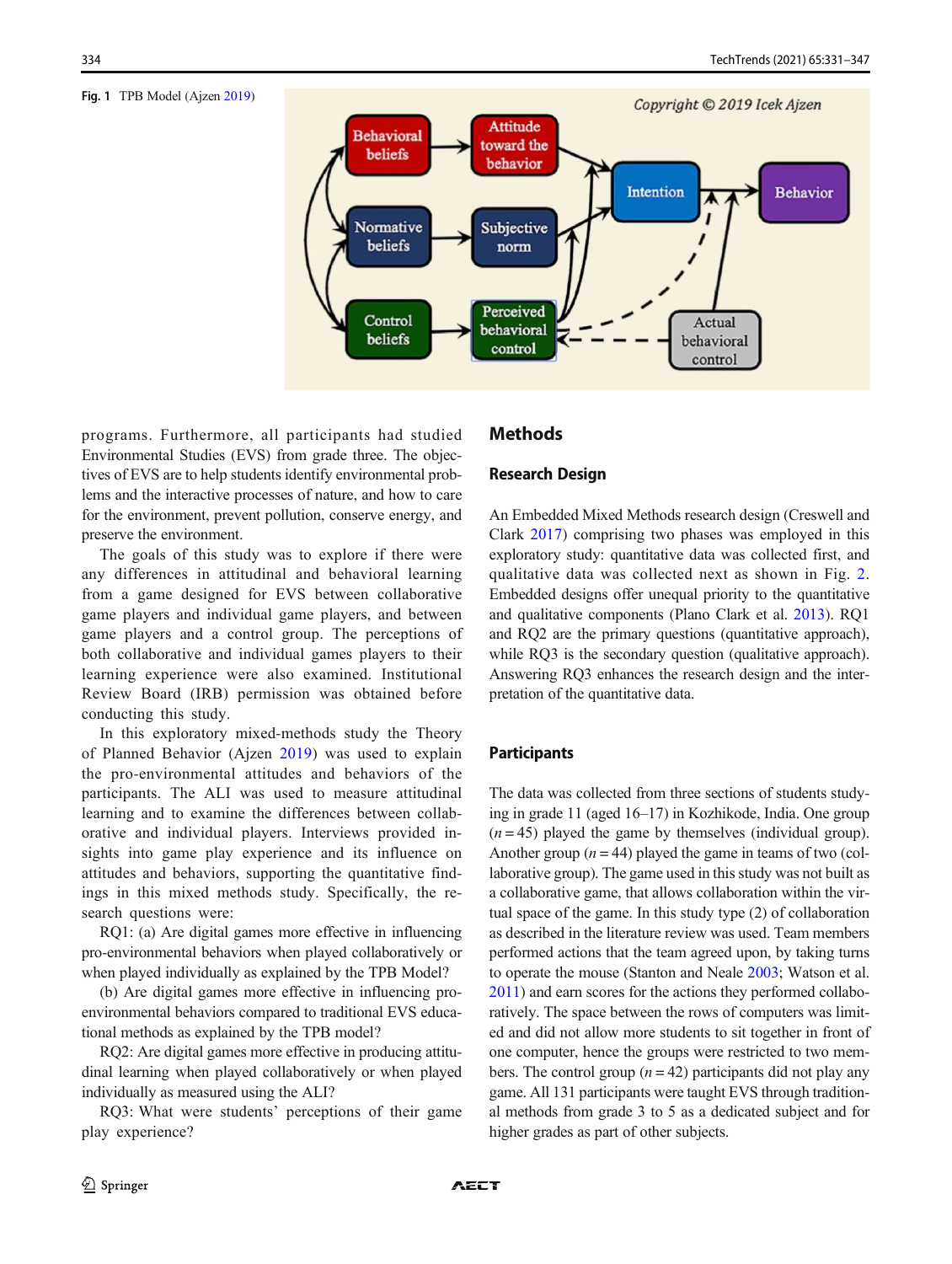<span id="page-4-0"></span>



# Game Context

According to van der Meij et al. [\(2011\)](#page-16-0) it is important for instructors to implement only games that "have proven their worth for yielding learning outcomes" (p. 656). EnerCities, the game used in this study was designed to teach about renewable and non-renewable sources of energy and features all components of EVS. It is a 3D game created by Qeam with support from the University of Twente and partners, to be implemented for EVS in European schools (Knol and De Vries [2010](#page-15-0); Knol and De Vries [2011\)](#page-15-0). EnerCities was played on computers pre-loaded with the game in this study. Students were encouraged to play 2–3 times. Total time provided was 50 min.

In the game, players created a virtual sustainable city, that matched a real-world scenario with houses, buildings, stadiums, marketplaces etc. Players performed activities that are not part of their daily lives (Meya and Eisenack [2018\)](#page-15-0). They constructed new houses to increase the population and their game scores, by balancing the natural resources like fossil fuels, monetary reserves, and power supply. Reaching a particular population helped them 'level up' in the game and gain higher scores. At the same time players had to implement more renewable sources of energy, make all buildings comply with green standards, and protect the greenery of the city to keep the virtual citizens of the city happy, otherwise the scores dropped drastically. In addition, there were several monitors that indicated the levels of money, fuel, and power that also impacted the scores. Citizens' happiness was indicated by a smiley face that turned sad, and a green tree icon that turned red when environmental degradation set-in, indicating wrong actions immediately. Players had to keep an eye on the scores and all these monitors to see how well they progressed. They were allowed to demolish and re-build parks, buildings, and power plants to balance the monitors and earn more points.

Players were guided by text information that appeared when any icon was clicked. These icons placed in several locations provided cognitive knowledge. For example, clicking on the power icon provided different options to generate power, each with information about where to install, the cost involved, the advantages, and so on. The real-life complex situation immersed players and helped them learn about how wrong decisions can hasten environmental degradation, reduce citizens' happiness, and create economic failures. This facilitated affective learning. Testing of behaviors and seeing consequences immediately, facilitated behavioral learning.

To be successful in the game, players had to strategize and economically build a sustainable city with happy citizens, enough forests and parks, and buildings that were energy efficient by implementing a judicious mix of renewable and nonrenewable sources of energy. On reaching higher levels, players were rewarded with upgrades to buildings, more energy options, and more money. A game score card was generated at the end of the game that indicated how well a player balanced the economy, citizens' wellbeing, and the environment. Figure [3](#page-5-0) shows an instance of game play with indicators and icons. Figure [3.](#page-5-0)

### Data Collection and Analysis

Quantitative Phase After one week of game play, data was collected through a survey, with items from the ALI and items based on TPB, that was administered to all three groups at the same time. There were 16 items based on the TPB (Ajzen [2019;](#page-14-0) Knol and De Vries [2011;](#page-15-0) Greaves et al. [2013](#page-15-0)), and 14 items based on the ALI (Watson et al. [2018](#page-16-0)). As a selfreflection instrument, ALI measures learner perceptions of attitudinal learning after any type of intervention (Watson et al. [2018](#page-16-0), [2020;](#page-16-0) Janakiraman et al. [2020](#page-15-0)). The items measure cognitive (3 items), affective (3 items), behavioral (4 items), and social (4 items)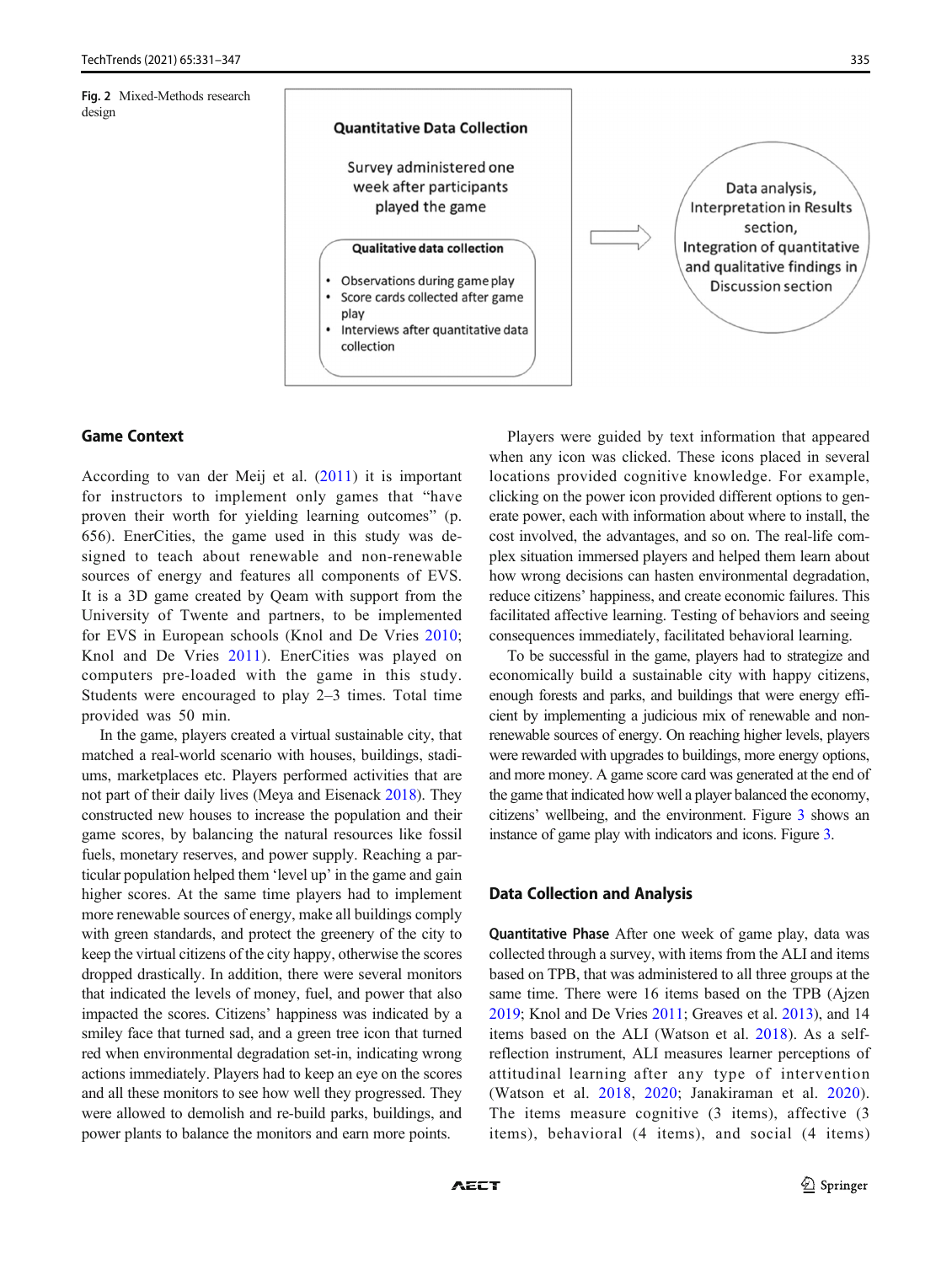<span id="page-5-0"></span>



learning using a 5-point scale. See Appendix [1](#page-13-0) for list of survey items.

Quantitative data analysis was executed in three steps.

Step 1: The causal-predictive approach of Partial Least Squares-Structural Equation Modelling (PLS-SEM) was used for data analysis and hypothesis testing (Hair et al. [2019](#page-15-0)) to explore the structural model based on the TPB (See Fig. 4). Using the SmartPLS 3.0 software package PLS-SEM bootstrap was executed taking 2000 subsamples to examine if the structural model fits the data.

In Fig. 4: A3, A4 are indicator survey items in the TPB survey, related to attitude towards behavior (ATB), S1 & S2 for social pressure (SOP), and B2 & B3 for perceived behavioral control (PBC). ATB, SOP and PBC explain the Behavioral intentions (INT) after a week of playing the game. I1 & I4 are indicator survey items for INT. The moderating effect of PBC on ATB and SOP (Ajzen [2019\)](#page-14-0) is shown in Fig. [5.](#page-6-0) Indicator items that did not produce significant effects were removed from the model. The following were the hypotheses based on the TPB (Ajzen [2019\)](#page-14-0).

- H2: Influence of SOP on INT after a week of game play is greater for Collaborative players.
- H3: Influence of PBC on INT after a week of game play is greater for Collaborative players.

The sample size of 89 exceeded the required minimum sample size of 65 and determines that the proposed SEM





H1: Influence of ATB on INT after a week of game play is greater for Collaborative players.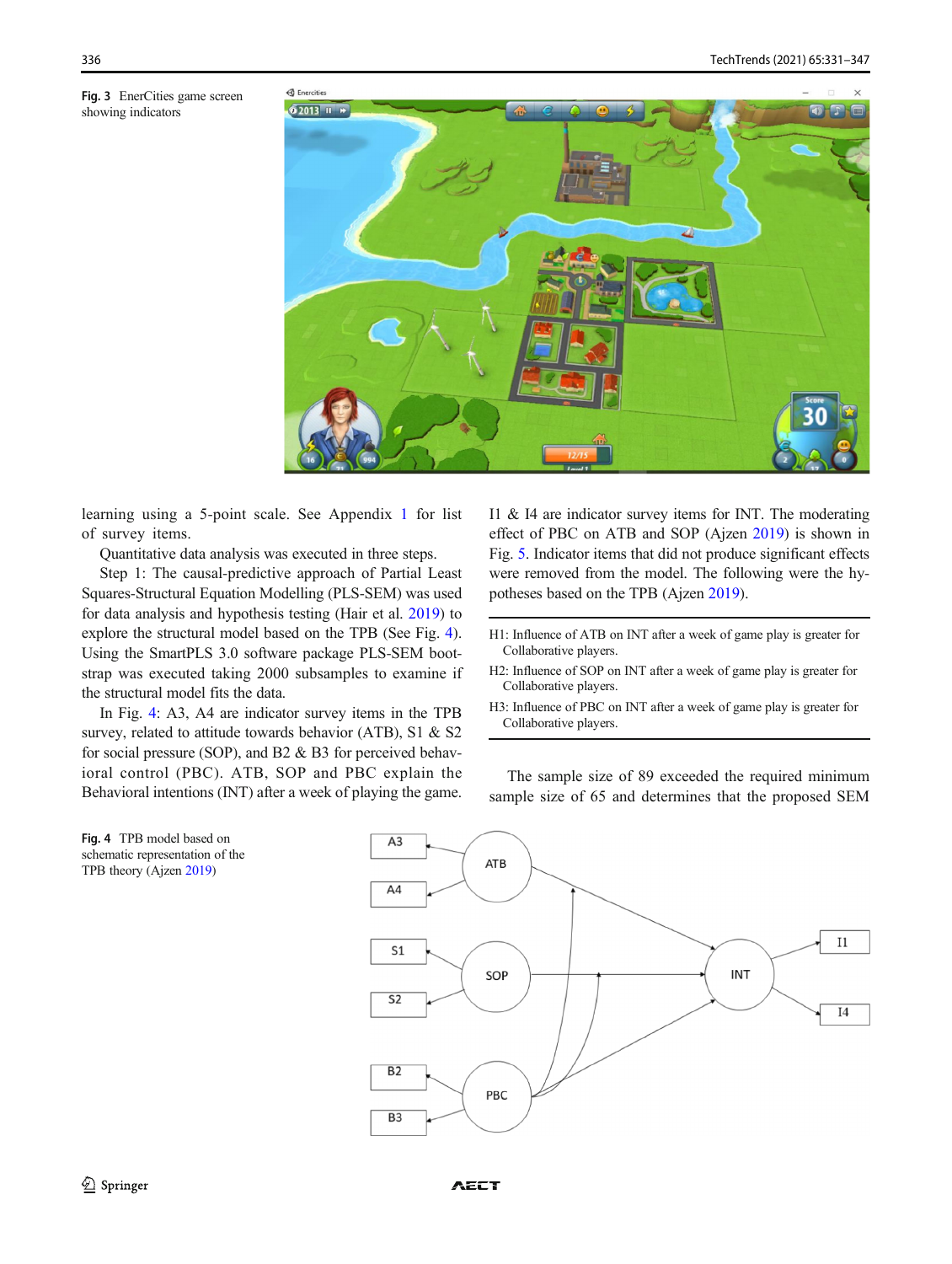<span id="page-6-0"></span>



model fits the data to achieve a statistical power of 80% to detect  $R^2$  values of at least 0.25 (Benitez et al. [2019](#page-14-0); Hair et al. [2016\)](#page-15-0). In most cases the indicator loadings were greater than the recommended value of 0.708 for each indicator/construct, explaining more than 50% of the indicator's variance and ensuring acceptable item reliability (See Table [1\)](#page-7-0). The lower values are not problematic because the construct validity and reliability criteria were met (Benitez et al. [2019](#page-14-0)).

The composite reliability values ranged between 0.67 and 0.82 for all indicators (Table B) indicating that internal consistency reliability requirements were met. The extent of convergence of construct measures were provided by the average variance extracted (AVE) values that were higher than the recommended value of 0.50 (see Table [2\)](#page-7-0). All constructs were empirically distinct from the other constructs in the structural model (discriminant validity) according to the Fornell-Larcker criterion. Also, there were no multicollinearity issues. Hence, item reliability, internal composite reliability, convergent validity, and discriminant validity were established for the TPB measurement model. The above analysis shows that the proposed model fits the data.

Step 2: To compare pro-environmental behaviors of game players and the control group using the TPB, individual and collaborative game players' data were combined  $(n = 89)$  and were compared with the control group  $(n = 42)$ . The measurement model was assessed for fit with data (See Tables [3](#page-8-0) and [4\)](#page-8-0). The sample size, item reliability, internal composite reliability, construct validity, and discriminant validity were established for the measurement model. The following hypotheses were tested.

| H1  | Influence of ATB on INT will be greater for game players. |
|-----|-----------------------------------------------------------|
| H2: | Influence of PBC on INT will be greater for game players. |
| H3: | Influence of SOP on INT will be greater for game players. |

Step 3:To examine attitudinal learning when played collaboratively and individually based on the ALI instrument, the model in Fig. 5 was proposed. C1, C2, C3 are indicator survey items in the ALI, explaining the cognitive learning (COG), A1, A2, & A3 for affective learning (AFF), B2, B3, & B4 for behavioral learning (BEH) and S1, S2, & S3 for social learning (SL) achieved from the game when measured after one week. I1 & I2 are indicator variables that explain behavioral intentions (INT) one week from game play.

Each path in the structural model in Fig. 5 denotes a hypothesis.

H1: Influence of AFF on INT after a week of game play is greater for Collaborative players.

The final sample size of 89 exceeded the required minimum sample size of 65. The proposed ALI structural model was assessed by executing PLS-SEM bootstrap taking 2000 subsamples. The indicator loadings were higher than the recommended value of 0.708 in most cases, indicating acceptable item reliability (Table [5](#page-9-0)). See Table [6](#page-9-0) for internal composite reliability, and construct validity. There were no multicollinearity issues. The above analysis indicates that the proposed model fits the data.

Qualitative Phase Multiple evidences were collected: (1) Observations by one researcher when participants played EnerCities, (2) Game scorecards generated at the end of the

H2: Influence of BEH on INT after a week of game play is greater for Collaborative players.

H3: Influence of COG on INT after a week of game play is greater for Collaborative players.

H4: Influence of SL on INT after a week of game play is greater for Collaborative players.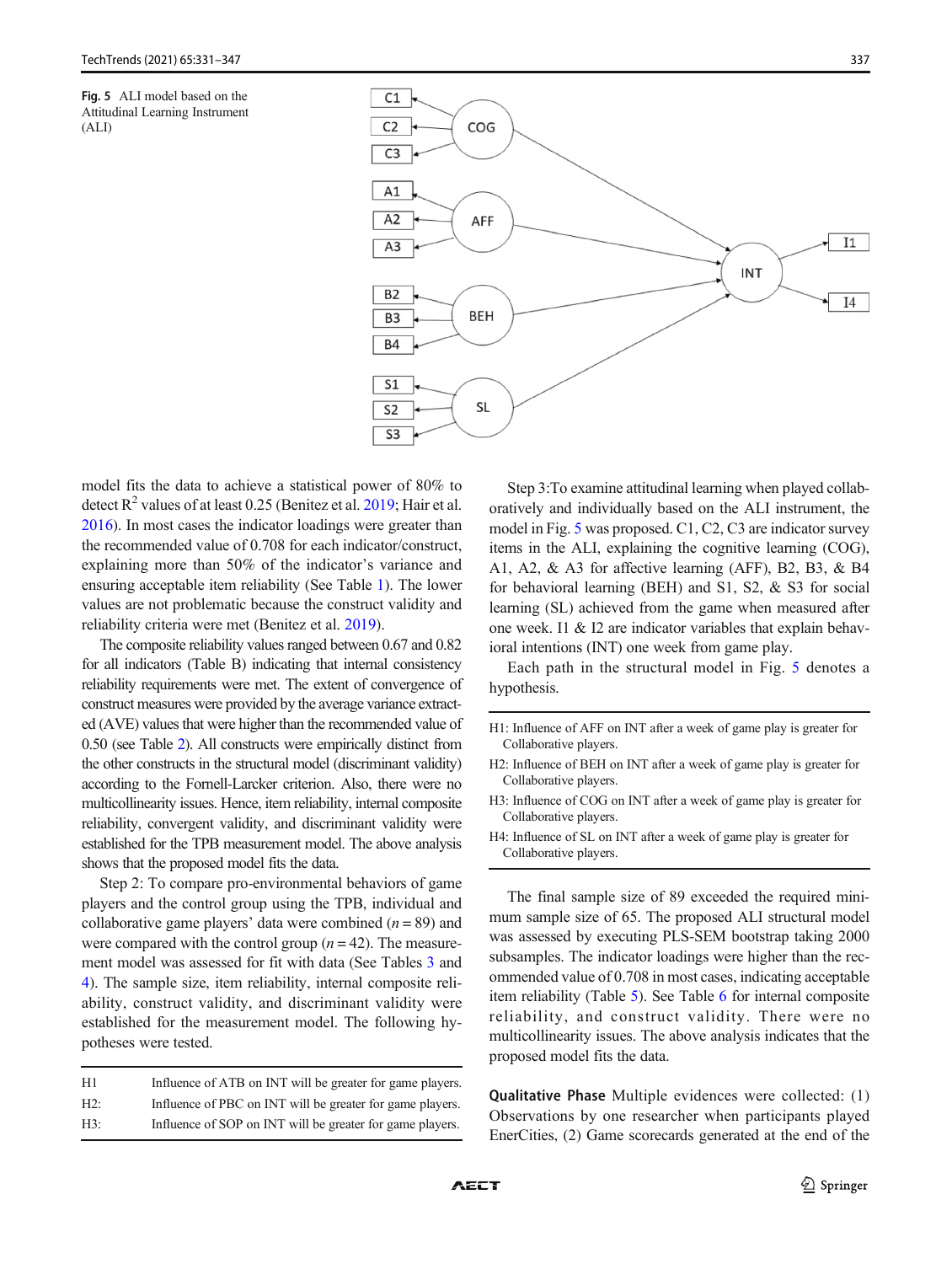|                            | Indicator Code Construct/Indicator (survey items)                                            |      | 45)       |      | Individual $(n =$ Collaborative $(n =$ Loading<br>44) |      |
|----------------------------|----------------------------------------------------------------------------------------------|------|-----------|------|-------------------------------------------------------|------|
|                            |                                                                                              | Mean | <b>SD</b> | Mean | <b>SD</b>                                             |      |
|                            | Attitude towards behavior (ATB)                                                              |      |           |      |                                                       |      |
| A <sub>3</sub>             | Recycling waste as much as possible is worthwhile.                                           | 3.88 | .77       | 3.88 | 1.11                                                  | 0.67 |
| A <sup>4</sup>             | Switching off the lights when I leave an unoccupied room is good.                            | 3.79 | 1.18      | 4.15 | .95                                                   | 0.91 |
| Social pressure (SOP)      |                                                                                              |      |           |      |                                                       |      |
| S <sub>1</sub>             | I am under great pressure to switch off the computer when not using it for some time.        | 3.56 | 1.02      | 2.95 | 1.30                                                  | 0.84 |
| S <sub>2</sub>             | People I live with (like parents and other family members) expect me to use less water. 3.53 |      | 1.13      | 3.55 | 1.09                                                  | 0.57 |
|                            | Perceived behavioral control (PBC)                                                           |      |           |      |                                                       |      |
| B <sub>2</sub>             | The decision to switch off my laptop when not in use is purely my decision.                  | 3.88 | 1.18      | 3.93 | 1.27                                                  | 0.93 |
| B <sub>3</sub>             | Switching off the lights when leaving a room is within my control.                           | 4.06 | 1.01      | 3.37 | 1.38                                                  | 0.70 |
| Behavioral intention (INT) |                                                                                              |      |           |      |                                                       |      |
| $_{\text{I}1}$             | I intend to switch off my PC when not in use                                                 | 4.21 | .85       | 4.2  | .88                                                   | 0.81 |
| 12                         | I intend to switch off the lights when not required.                                         | 3.15 | .99       | 3.30 | 1.24                                                  | 0.86 |

<span id="page-7-0"></span>Table 1 TPB Measurement Model Assessment (Individual Vs Collaborative)

game, and (3) Interviews conducted after the surveys. Only game players participated in semi-structured interviews because the goal was to find out about learning experiences from EnerCities to answer RQ3 (Plano Clark et al. [2013\)](#page-16-0). The interview sample was selected based on the scores earned by the participants and their gender. Two girls, one high scorer and one low scorer, and two boys, one high scorer and one low scorer were picked from both individual and collaborative groups  $(n = 8)$ . This kind of intensity sampling provided "excellent or rich examples of the phenomenon of interest," revealing "the nature of success or failure" (Patton [1990](#page-16-0), p. 171). All interviews were audio-recorded, transcribed verbatim, and stored on password-protected computers.

The interview data was coded using a deductive approach in the first cycle starting with a list of a priori codes (Miles et al. [2020\)](#page-15-0): attitude, social norms, behavioral control, prior knowledge, attitudinal learning and behaviors. Subsequently, the codes were revised based on empirical data (Miles et al. [2020\)](#page-15-0) to include cognitive, affective, behavioral and social learning; game play experiences including decision making, role play, expectation, confidence, and pro-environmental behaviors. These were grouped into broad themes to understand and explain the learning experiences. The qualitative data or the embedded component may not be independent of the larger study context but provides additional knowledge that is linked to the primary aims of the study and is hence critical to the present study (Plano Clark et al. [2013](#page-16-0)).

# Validity

Analyzing and reporting about the study using both qualitative and quantitative data ensured methods triangulation (Denzin [1970\)](#page-14-0). Using multiple sources of data from surveys, interview and digital artefacts established data triangulation (Denzin [2012;](#page-14-0) Lincoln and Guba [1985](#page-15-0); Miles and Huberman [1994\)](#page-15-0), and multiple researchers established investigator triangulation (Denzin [1978\)](#page-14-0) and provided research rigor (Denzin [1978;](#page-14-0) Patton [2015](#page-16-0)). SmartPLS software helped establish reliability,

Table 2 TPB Model - Reliability

| Table 2 TPB Model - Reliability<br>Values | Constructs                         | No. of items | Composite reliability | Average Variance<br>Extracted (AVE) |
|-------------------------------------------|------------------------------------|--------------|-----------------------|-------------------------------------|
|                                           | Attitude towards behavior (ATB)    |              | $0.78*$               | $0.64*$                             |
|                                           | Social pressure (SOP)              |              | 0.67                  | $0.52*$                             |
|                                           | Perceived behavioral control (PBC) |              | $0.79*$               | $0.66*$                             |
|                                           | Behavioral Intention (INT)         |              | $0.82*$               | $0.69*$                             |

\*Correlation is significant at the 0.05 level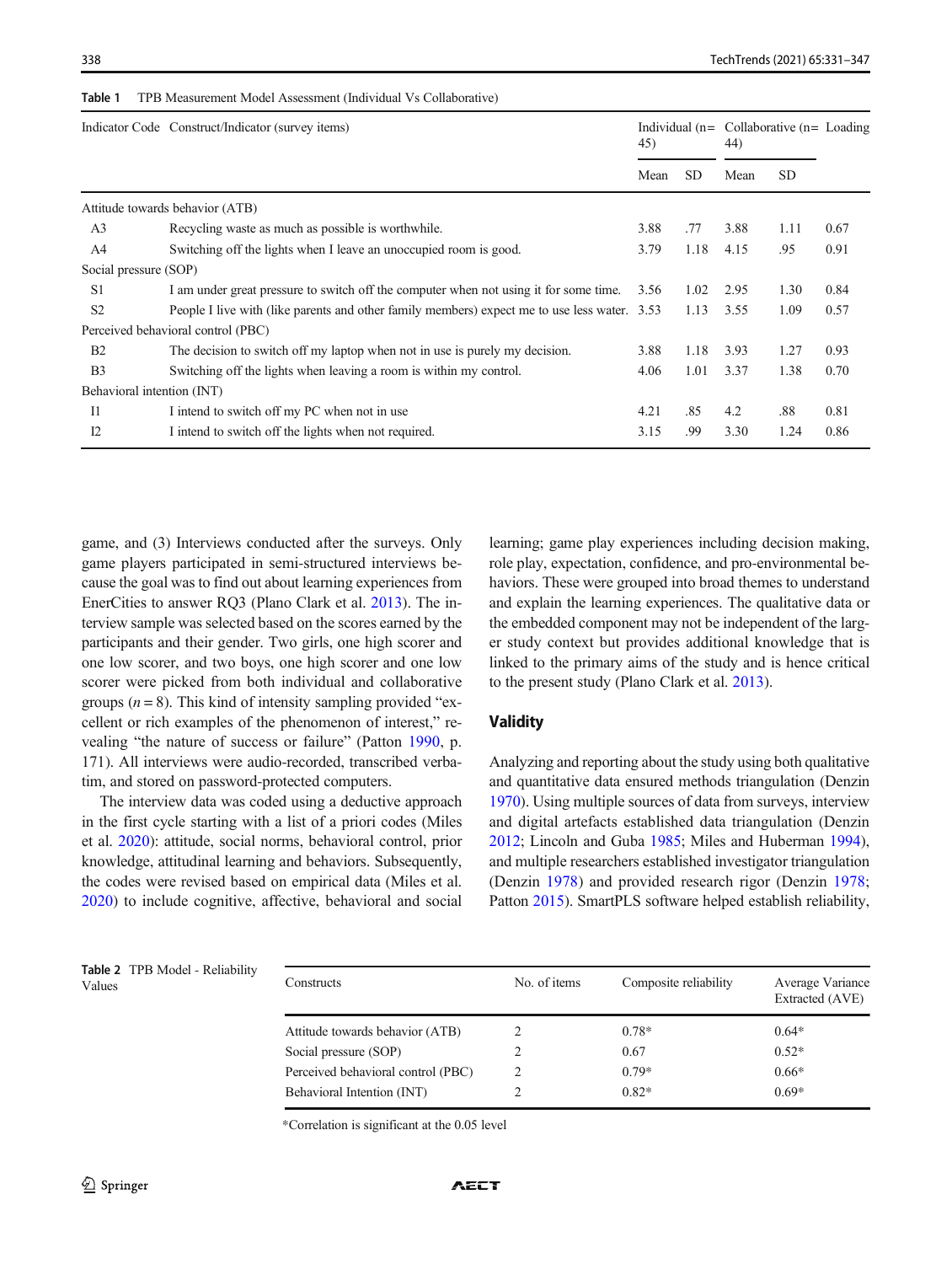#### <span id="page-8-0"></span>Table 3 TPB Measurement Model Assessment (Game players Vs Control group)

| Code           | Construct/Indicator (survey items)                                                      |      | Game $(n=89)$ |      | Control $(n=42)$ |      |
|----------------|-----------------------------------------------------------------------------------------|------|---------------|------|------------------|------|
|                |                                                                                         | Mean | <b>SD</b>     | Mean | <b>SD</b>        |      |
|                | Attitude towards behavior (ATB)                                                         |      |               |      |                  |      |
| A3             | Recycling waste as much as possible is worthwhile.                                      | 4.59 | 0.55          | 4.17 | 0.99             | 0.53 |
| A4             | Switching off the lights when I leave an unoccupied room is good.                       | 4.69 | 0.64          | 4.43 | 0.83             | 0.97 |
|                | Social pressure (SOP)                                                                   |      |               |      |                  |      |
| S <sub>1</sub> | I am under great pressure to switch off the computer when not using it for some time.   | 3.23 | 1.21          | 2.98 | 1.05             | 0.95 |
| S <sub>2</sub> | People I live with (like parents and other family members) expect me to use less water. |      | 1.10          | 3.83 | 0.96             | 0.40 |
|                | Perceived behavioral control (PBC)                                                      |      |               |      |                  |      |
| B <sub>2</sub> | The decision to switch off my laptop when not in use is purely my decision.             | 3.91 | 1.22          | 3.81 | 0.89             | 0.89 |
| B <sub>3</sub> | Switching off the lights when leaving a room is within my control.                      | 3.69 | 1.26          | 3.81 | 1.11             | 0.74 |
|                | Behavioral intention (INT)                                                              |      |               |      |                  |      |
| $_{\rm II}$    | I intend to switch off my PC when not in use                                            | 4.20 | 0.86          | 3.93 | 0.78             | 0.83 |
| 12             | I intend to switch off the lights when not required.                                    | 4.41 | 0.77          | 4.33 | 0.72             | 0.85 |

construct validity, non-collinearity, and discriminant validity of the quantitative data. Qualitative data was collected after the quantitative data was collected to avoid bias and to ensure internal validity (Plano Clark et al. [2013](#page-16-0)).

### Results

The quantitative and qualitative data were analyzed "separately to address the different research questions" (Plano Clark et al. [2013,](#page-16-0) p. 223) and the derived results are presented below answering each research question (RQ).

### Explanation Using TPB Model

RQ1a: The PLS-SEM results were evaluated as the measurement model assessment was satisfactory for the TPB Model.  $R^2$  value = 0.40 ( $R^2$  Adjusted = 0.36) provided the explanatory power of the structural model showing substantial power (Benitez et al. [2019](#page-14-0)). ATB, PBC and INT had positive predictive relevance or  $Q^2$  values (Shmueli et al. [2016](#page-16-0)), indicating predictive relevance of the construct indicators.

First, Multi-group Analysis (MGA) was executed to examine if there were differences based on TPB between individual and collaborative players. Based on the hypothesis, the structural model results (Ringle et al. [2015\)](#page-16-0) were investigated for any significant differences in path coefficients. Result: There were no significant differences between individual and collaborative players considering ATB, SOP and PBC in influencing behavioral intentions (INT).

Since there were no differences between the groups, data from individual and collaborative game players  $(n = 89)$  was combined and PLS-SEM bootstrap was executed taking 2000 subsamples. Result: ATB, SOP and PBC significantly influenced INT (Table [7\)](#page-10-0) when the mediating effect of PBC on ATB and SOP were taken into consideration in accordance with the TPB Model (Fig. [4](#page-5-0); Ajzen [2019\)](#page-14-0).

RQ1b: Next, the combined group of game players  $(n = 89)$  was compared with the control group  $(n = 42)$  students who studied EVS only through traditional instructional methods and did not get the game intervention. The explanatory power  $R^2 = 0.17$  $(R<sup>2</sup>$ Adjusted = 0.13) indicated moderate power, considering that this is an exploratory study (Benitez et al. [2019\)](#page-14-0). The predictive relevance or  $Q^2$  values were positive for ATB, PBC and INT.

|        | <b>Table 4</b> TPB Model - Reliability |
|--------|----------------------------------------|
| Values |                                        |

| <b>Table 4</b> TPB Model - Reliability<br>Values | Constructs                         | No. of items | Composite reliability | Average Variance<br>Extracted (AVE) |
|--------------------------------------------------|------------------------------------|--------------|-----------------------|-------------------------------------|
|                                                  | Attitude towards behavior (ATB)    |              | $0.74*$               | $0.61*$                             |
|                                                  | Social pressure (SOP)              |              | 0.63                  | $0.51*$                             |
|                                                  | Perceived behavioral control (PBC) |              | $0.80*$               | $0.66*$                             |
|                                                  | Behavioral Intention (INT)         |              | $0.83*$               | $0.70*$                             |
|                                                  |                                    |              |                       |                                     |

\*Correlation is significant at the 0.05 level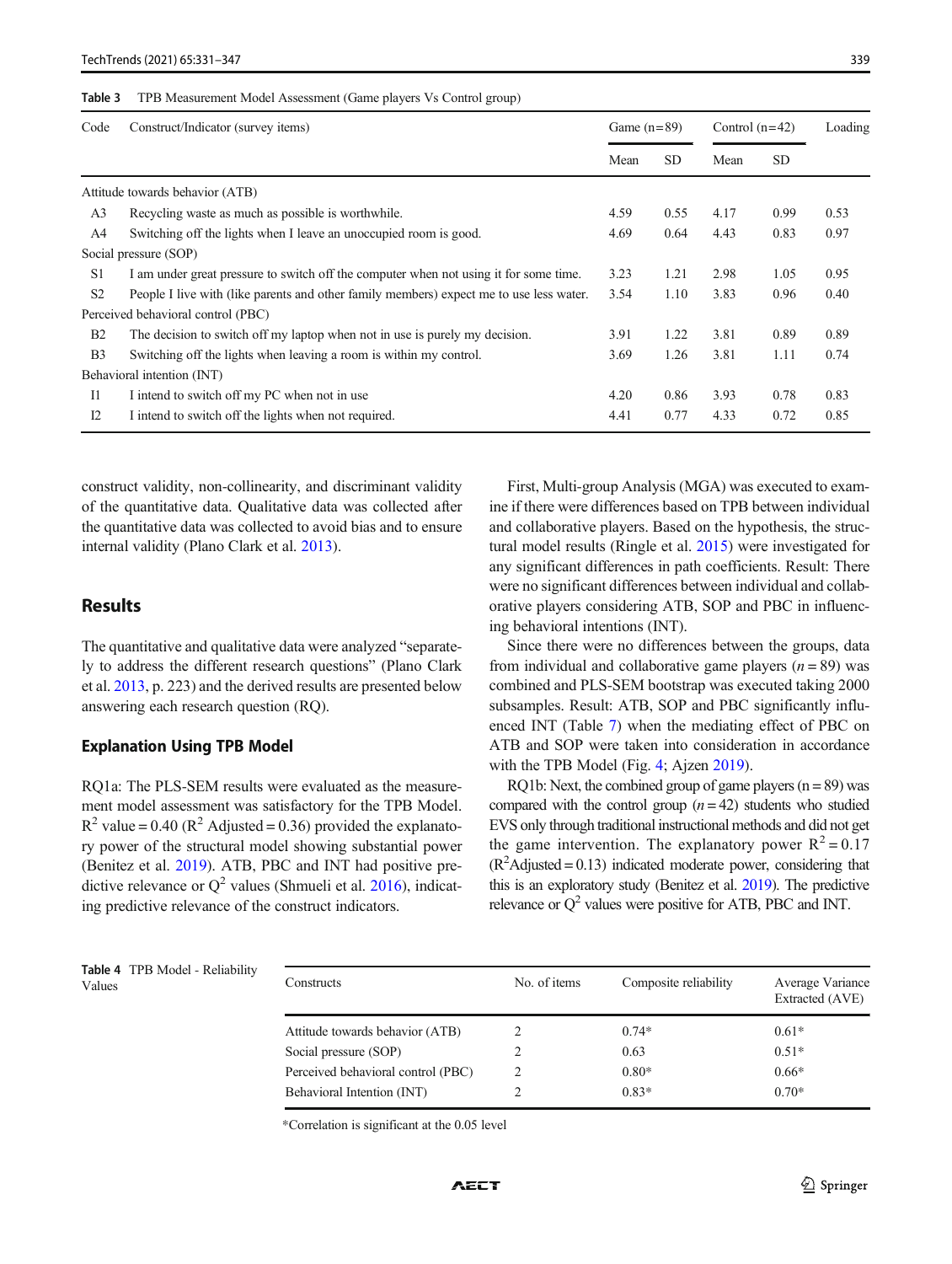### <span id="page-9-0"></span>Table 5 ALI Measurement Model Assessment

| Code           | Construct/Indicator (survey items)               | Individual $(n=45)$ |           | Collaborative $(n=44)$ |           | Loading |  |
|----------------|--------------------------------------------------|---------------------|-----------|------------------------|-----------|---------|--|
|                |                                                  | Mean                | <b>SD</b> | Mean                   | <b>SD</b> |         |  |
|                | Cognitive learning (COG)                         |                     |           |                        |           |         |  |
| C <sub>1</sub> | I learned new information about the environment. | 3.56                | 0.95      | 3.91                   | 0.87      | 0.70    |  |
| C <sub>2</sub> | I am more knowledgeable about EVS.               | 3.17                | 1.00      | 3.30                   | 1.10      | 0.69    |  |
| C <sub>3</sub> | I picked up new ideas about EVS.                 | 3.41                | 0.87      | 3.49                   | 1.08      | 0.91    |  |
|                | Affective learning (AFF)                         |                     |           |                        |           |         |  |
| A <sub>1</sub> | I feel excitement about the topic of EVS         | 3.71                | 1.08      | 4.16                   | 0.79      | 0.79    |  |
| A <sub>2</sub> | I feel eager to learn more about EVS             | 3.61                | 0.95      | 3.98                   | 1.01      | 0.95    |  |
| A <sub>3</sub> | I feel passionate about the environment.         | 4.02                | 0.88      | 4.05                   | 0.87      | 0.78    |  |
|                | Behavioral learning (BEH)                        |                     |           |                        |           |         |  |
| <b>B2</b>      | I did something new related to EVS               | 3.39                | 0.86      | 3.63                   | 0.90      | 0.78    |  |
| B <sub>3</sub> | I made changes to my behavior related to EVS     | 3.24                | 0.80      | 3.49                   | 1.00      | 0.93    |  |
| B <sub>4</sub> | I do things differently now with respect to EVS  | 3.61                | 0.74      | 3.53                   | 1.00      | 0.80    |  |
|                | Social learning (SL)                             |                     |           |                        |           |         |  |
| S <sub>1</sub> | I talk to others about EVS                       | 2.93                | 0.99      | 3.23                   | 1.08      | 0.93    |  |
| S <sub>2</sub> | I educate others about EVS                       | 2.88                | 0.87      | 3.09                   | 0.97      | 0.87    |  |
| S <sub>3</sub> | I am confident discussing about EVS with others  | 3.29                | 0.96      | 3.77                   | 1.08      | 0.70    |  |
|                | Behavioral Intention (INT)                       |                     |           |                        |           |         |  |
| <b>I</b> 1     | I intend to switch off my PC when not in use.    | 4.07                | 0.93      | 4.26                   | 0.88      | 0.62    |  |
| 12             | I intend to reduce my water usage.               | 3.17                | 1.02      | 3.37                   | 1.25      | 0.89    |  |

Multi-Group Analysis was executed to examine any differences based on TPB between the game players and control group. Results: the influence of attitude towards behavior on behavioral intentions for participants who played the game was significantly higher than participants who did not play the game based on the PLS-MGA test results (See Table [8](#page-10-0)).

### Attitudinal Learning Based on ALI

RQ2: The PLS-SEM results can be evaluated as the measurement model assessment was satisfactory for the ALI Model.  $R^{2} = 0.22$  ( $R^{2}$  Adjusted = 0.18) indicated substantial explanatory power of the structural model. The predictive relevance or  $Q<sup>2</sup>$  values were positive, indicating small to high predictive relevance of all the construct indicators.

Multi-group Analysis was executed to examine if there were differences in the influences of attitudinal learning on behavioral intentions between individual and collaborative game players. Result: There were no significant differences between individual and collaborative game players with respect to attitudinal learning.

### Learning Experiences

RQ3: Qualitative data analysis explained the learning experiences of participants who played EnerCities collaboratively and individually.

### Collaborative Game Play

Observations Collaborative players read the instructions in the game, discussed and strategized their efforts from the beginning, and showed total engagement. Players took turns to operate the computer mouse within the game. They read the instructions and information provided on the game screen and discussed even minor decisions while laughing at mistakes. When one member performed a wrong action inadvertently, the other pointed it out to reverse the action, showing social learning. They were heard

|        | Table 6 ALI Model - Reliability |
|--------|---------------------------------|
| Values |                                 |

| Table 6 ALI Model - Reliability<br>Values | Constructs                 | No. of items | Composite reliability | Average Variance<br>Extracted (AVE) |
|-------------------------------------------|----------------------------|--------------|-----------------------|-------------------------------------|
|                                           | Cognitive learning (COG)   |              | $0.82*$               | $0.60*$                             |
|                                           | Affective learning (AFF)   |              | $0.88*$               | $0.71*$                             |
|                                           | Behavioral learning (BEH)  |              | $0.88*$               | $0.70*$                             |
|                                           | Social learning (SL)       |              | $0.87*$               | $0.70*$                             |
|                                           | Behavioral Intention (INT) |              | $0.73*$               | $0.59*$                             |
|                                           |                            |              |                       |                                     |

\*Correlation is significant at the 0.05 level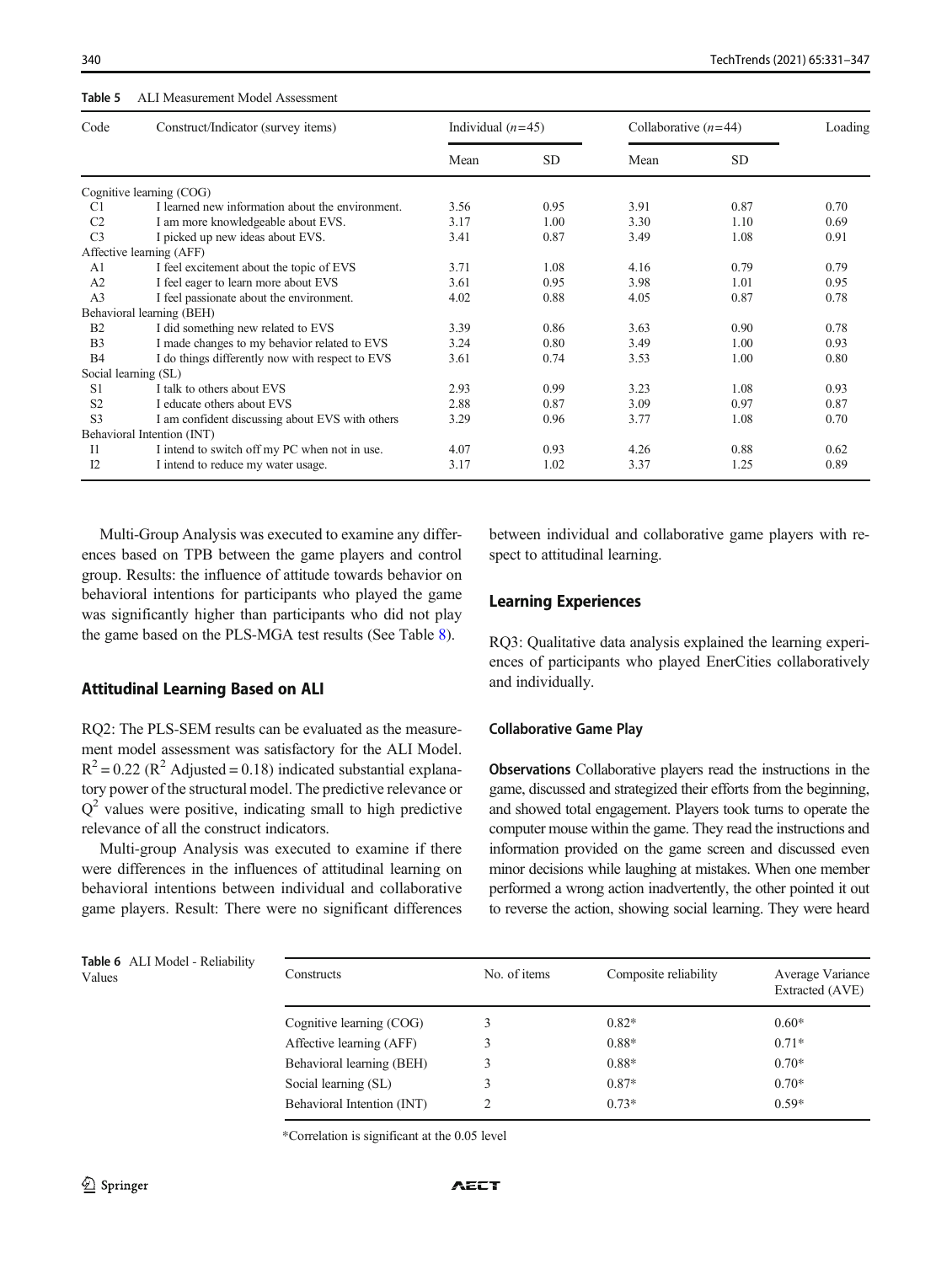<span id="page-10-0"></span>Table 7 TPB model - All game players combined

|           | Path Co-efficient | P Values |
|-----------|-------------------|----------|
| ATB > INT | 0.39              | $0.00**$ |
| PBC>INT   | 0.22              | $0.04*$  |
| SOP > INT | 0.26              | $0.03*$  |

\*Correlation is significant at the 0.05 level

\*\*Correlation is significant at the 0.01 level

asking, "what is this," "what to do," and "what else." Active communication enhanced information processing, and team members supported each other's efforts. This resulted in a joint effort to progress, earn more points, level up in the game, and gain rewards. They interacted with other teams as well, to show off a new reward they had earned. The classroom was noisy because of the discussions, and players were having fun.

Only one member of a team was selected for the interview based on the scores. Since they played as a team the score was based on their collaborative efforts in the game. Participant pseudonyms utilized in the following sections: Male high scorer (CMH), Female high scorer (CFH), Male low scorer (CML) and Female low scorer (CFL). The following results are based on the interview data.

Roles, Prior Knowledge and Beliefs CFL assumed the role of an engineer along with her partner, while CFH and her partner played the role of city developers. CML and CMH did not assume any roles as a team. Decision-making was based on prior knowledge and beliefs at first. Later, information from the game helped them change decisions by seeing the impact of their decisions instantly. Discussing her team's actions CFH said, "First, we made a mistake…we put the coal plant in the residential area then we understood…it will be a problem, so we demolished the thing and we shifted to another area." Players understood that when an action that was undesirable for the environment was performed, the scores dropped, the green tree icon started changing color, the happy smiley faces became sad, and the other indicators showed negative results. By constantly monitoring these indicators, players were able to discuss and decide whether to continue with an action or rectify their mistakes immediately.

Attitudinal Learning The game contained lots of lessons, said CMH who noted, "When you are building a house, you have to be thinking about the pollution…and about the people." He was referring to the interrelatedness of the environmental systems and how to achieve balance. All participants were affected by the smiley faces that "were much like a human," and they strived to keep the citizens happy. CFL who learned to be "good to nature," said:

Before…I thought buildings are very nice to see but when I played the game…full of buildings and fewer grasslands…I understood it is not good. I felt sad about the people who are living between many factories in this [city].

Participants learned that construction activities were detrimental "because it would damage nature." They were worried about the noise pollution from windmills (renewable energy source), showing empathy for citizens' wellbeing. CFL said:

I think after playing the game I started thinking about the environment…when I pass a particular place where there is a factory…I feel like…oh the smoke…they are putting all their waste in some river nearby, so I feel like that is bad. It should be changed.

This shows that the game facilitated cognitive learning and also affected participants emotionally, connecting them to real-life. When the resources reduced, team members took decisions collaboratively and reversed their actions to "manage power" and "forest cover," said CML indicating social learning.

Pro-Environmental Behaviors CFL was already mindful in using less water when there was a shortage. "I switch off lights and started to scold my brother and sister, after playing the game," she added. CFH started segregating waste into recyclable and bio-waste actively. When parents and teachers tried to influence eco-friendly behaviors, CML said he "obeyed to an extent." Now, he does it "automatically." CMH, who loved playing games considered the game a challenge, was unaffected by empathy, and his behavior did not change because he

Table 8 TPB Measurement Model Results (Game players Vs Control group)

| <b>Hypotheses</b> | Path Coefficients | Path Coefficient difference<br>(Game Vs Control) | p value<br>(Game Vs Control) | Accept/<br>reject<br>hypotheses |
|-------------------|-------------------|--------------------------------------------------|------------------------------|---------------------------------|
| H1                | ATB>INT           | 0.73                                             | $0.00**$                     | Accept                          |
| H <sub>2</sub>    | PBC > INT         | 0.13                                             | 0.49                         | Reject                          |
| H <sub>3</sub>    | SOP > AFF         | 0.38                                             | 0.11                         | Reject                          |

\*\*Correlation is significant at the 0.01 level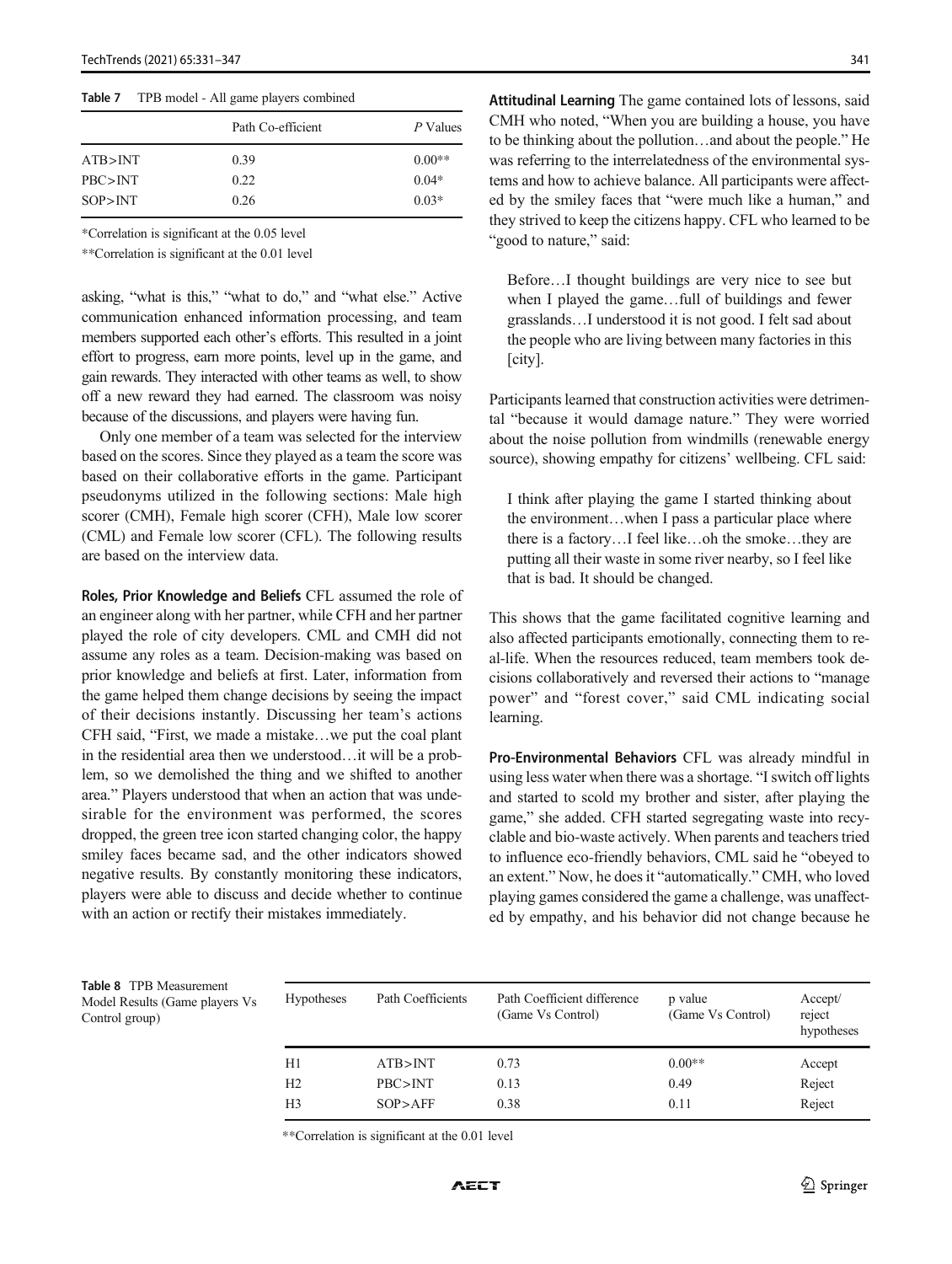was eco-friendly already. Despite playing the game for fun, he learned the significance of "using existing resources judicially" from the game. All four participants became more conscious about their behaviors after playing the game.

### Individual Game Play

Observations Individual players were totally focused on the game and spoke rarely, and most of them started playing the game before reading the instructions fully. They tried to look at the monitors as they played, showed frustration when their actions did not produce desired results, and tried to reverse their actions. They were serious about playing the roles they assumed. There was no noise in the classroom and interaction was minimal. They understood that wrong actions produced undesirable effects on the environment as was indicated by the monitors. This helped them take correct actions or rectify their mistakes immediately.

Based on the scores generated at the end of the game, interview participants were selected. Participant pseudonyms: Male high scorer (IMH), Female high scorer (IFH), Male low scorer (IML) and Female low scorer (IFL).

Roles, Prior Knowledge and Beliefs IFH assumed the role of chief of the city while IFL, IML and IMH role-played as citizens, both more personal roles. IML disliked playing games but "tried to satisfy the needs of each criteria." Participants based all decisions on the monitors, connected personal experiences and beliefs to the game information and acted. "I just thought that I was one of them...I had two themes…one of society so that it will be better, and…balance," said IMH.

IFH believed that reducing pollution and recycling were the main goals of sustainability before playing the game. Now, she realized the "importance of balance and how nature works." IFL who believed that nature was indestructible before, learned from the game that, "non-renewable resources get extinct very fast" and related it to her scores going down as they reduced. They learned that although construction was a symbol of development it was, "not that good for the environment."

Attitudinal Learning IFH as the city chief, did not build factories near houses because she "didn't like it," and believed that construction and other human activities "should not dominate nature." She learned that as the population increased non-renewable energy sources decreased as shown by the monitors. She complained that it was difficult to balance nature, while making people happy was easier. IMH stated, "I didn't want anything to go bad...wanted everything to be perfect. Both balanced, nature as well as people's happiness." He monitored the smiley face icon continuously and instructed his friends to "look at the people's happiness." Problem-solving within the game, led them to

think about real life. IML reflected, "... if this situation gets worse then how will people live... after the game, I started to think about this." New knowledge from the game produced cognitive and affective learning.

Pro-Environmental Behaviors Participants understood the importance of pro-environmental behaviors because they learned that natural resources would deplete fast. After playing the game, IFH tried recycling and started telling friends and family to "switch off the fan, close the water tap." Previously, "I forget to do that, but now behavior is encouraged," said IMH. According to IFL, EnerCities instantly showed the implications of behaviors visually and impactfully, that challenged players to strategize. IML who was excited about solving a problem in EnerCities, said:

Before when disasters are happening around the world…I thought that I couldn't do anything but after playing, I took…a decision like okay something I can do…even if it is a small thing…I could do something good to the Earth.

This is an impactful learning showing that his perceived behavioral control (PBC) had increased. IML realized the importance of even small actions that every human being can take to make a big difference.

### Summary

The attitudinal and behavioral learning were similar for all the participants from both the groups, although they strategized differently. Collaborative players had more fun and learned by discussions with team member while sharing knowledge, performing joint actions, and reflecting on actions together. Individual players were serious about the role they played and relied on their own judgement and knowledge. They immersed themselves in the game by taking first-person perspectives. Each participant mentioned different learning outcomes from the game, showing that several lessons could be incorporated in one game. All participants mentioned the ill-effects of human-caused (anthropogenic) activities. Their mindsets changed about what was more important: fast growth and development, or nature, balance and happiness.

# Discussion and Implications

This section explains the derived results using "more integrative strategies" (Plano Clark et al. [2013](#page-16-0)). Irrespective of how EnerCities was played, collaboratively or individually, the attitude towards behavior (ATB), social pressure (SOP) and perceived behavioral control (PBC) had similar influences on pro-environmental behavioral intentions (INT) because the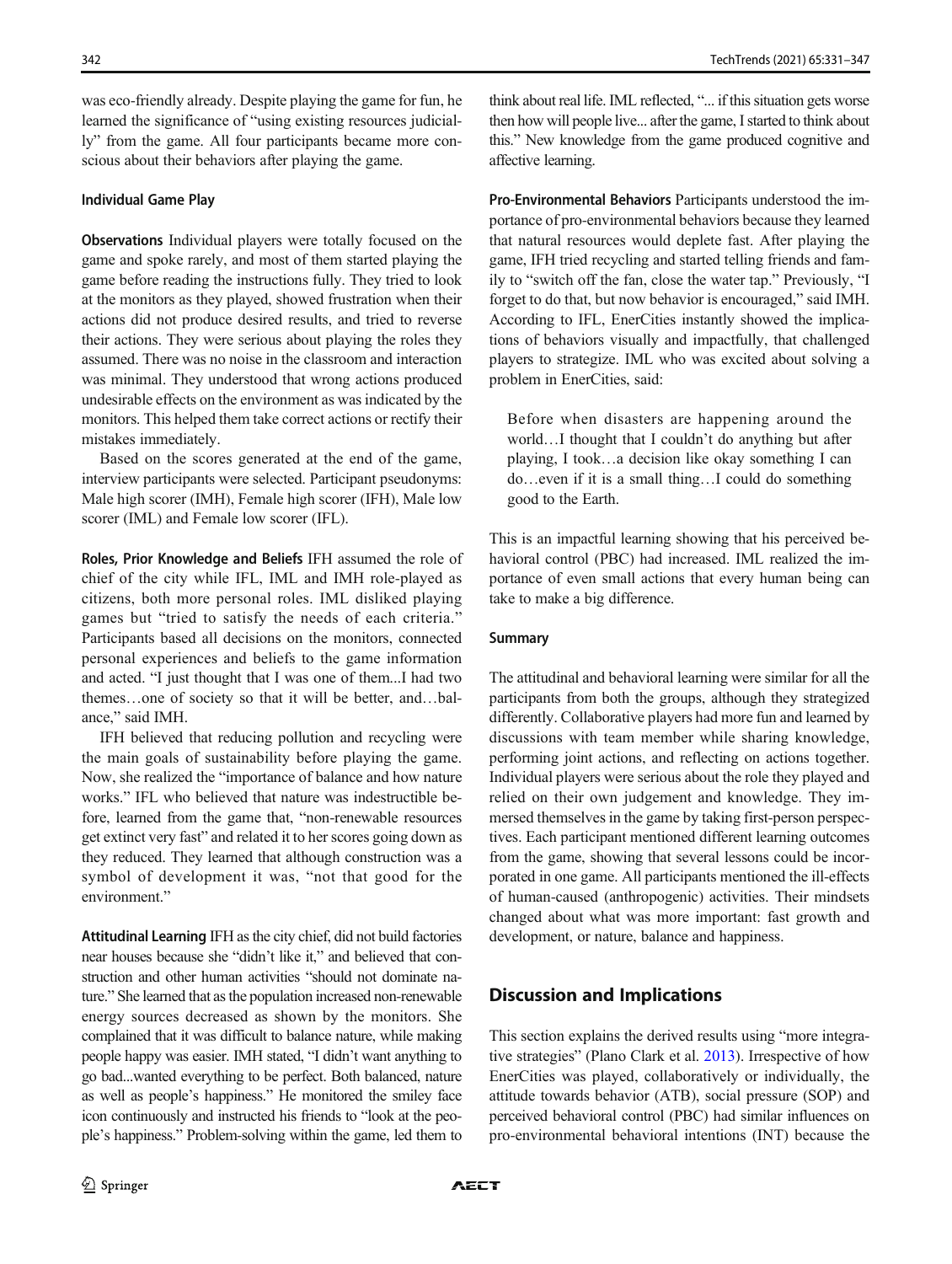game acted as objects-to-think-with (Holbert and Wilensky [2019](#page-15-0)). In this study PBC moderated SOP and ATB producing statistically significant influences on behavioral intentions for all game players combined (Ajzen [2019](#page-14-0)). Quantitative analysis showed that PBC is a predictor of behavior or the perception of a person's ability to perform a given behavior, that depends on factors that may facilitate or impede that behavior (Ajzen [2019](#page-14-0); Cooke et al. [2016\)](#page-14-0). EnerCities made players believe that their perceived control (perceptions of external barriers to behavioral performance) and their self-efficacy or confidence (that one could perform a behavior) increased (Ajzen [2002](#page-14-0)) because players were actively engaged in successful proenvironmental behaviors within the game. This was supported by the qualitative data. Before playing EnerCities, even in the presence of social pressure pro-environmental behaviors were not performed. Also, participants believed that they did not have the ability to make a difference. However, after playing they believed that even small actions could have huge implications on the environment. According to Ajzen [\(2019](#page-14-0)), PBC produces behavioral intentions that can predict actual behaviors. This indicates that EnerCities was effective in encouraging pro-environmental behaviors among both individual and collaborative game players.

Now, considering the game players and the control group (exposed only to traditional instructional methods of EVS): The influence of beliefs about the likely consequences of the behavior that produces a favorable attitude toward the behavior and influences behavioral intentions was significantly higher for game players compared to the control group. By performing actions and experiencing the consequences within the game (Janakiraman et al. [2020;](#page-15-0) Harker-Schuch et al. [2020;](#page-15-0) Wu and Huang [2015\)](#page-16-0) in safe testing zones (Knol and De Vries [2011](#page-15-0); Meya and Eisenack [2018](#page-15-0)) players were able to identify correct and wrong behaviors and connect it to real life. This produced a favorable attitude towards pro-environmental behaviors (ATB).

Although some studies using games for knowledge gain were in favour of collaboration in game play, there were some other studies that supported individual game play, based on different aspects of the game. This exploratory mixed methods study found that attitudinal learning based on the ALI was similar for both individual and collaborative game players. In this study collaboration was outside the virtual space of the game and team members discussed, strategized, and performed actions within the game by taking turns to operate the mouse. The negative aspects noted in literature about collaborative playing of this type did not occur in this study. The disadvantages about individual learning seemed to work in their favour because of their immersion in the game and the empathy it built.

This could be unique for attitudinal learning from games because this study not only measured cognitive knowledge gain, but also affective, behavioral and social learning. In addition, the theory of planned behavior did not show any differences in predicting behavioral intentions between the two groups besides confirming that games were more effective in EVS than traditional methods. This finding is beneficial because implementing teams is costeffective and less time consuming (Räder et al. [2014](#page-16-0)) and hence convenient for implementing attitudinal learning games in large classes where technology availability does not match student numbers.

The qualitative phase of this study provided clear insights into why there were no differences in attitudinal learning between collaborative and individual game players, as measured by the surveys. Interviews showed that all game players believed that fast-paced construction activities denoted rapid development, before playing EnerCities. However, EnerCities showed them that loss of green cover, depletion of fossil fuels, and increased construction activities were actually detrimental to the environment and citizens' happiness. Knowledge gain (Bell [2016;](#page-14-0) Cuccurullo et al. [2013](#page-14-0)) and cognitive dissonance (Watson et al. [2018;](#page-16-0) Festinger [1957\)](#page-14-0) produced similar cognitive learning for both groups. Both collaborative and individual game players mentioned the ill-effects of building factories close to residences, noise pollution, reduced greenery, and pollution of waterbodies. This shows players' empathy towards the virtual population and also other ecosystem components or the non-human world (Berenguer [2007;](#page-14-0) Huckle [2012;](#page-15-0) Pahl and Bauer [2013](#page-16-0)) indicating affective learning. All players tried to take pro-environmental actions in the game because they saw the consequences immediately not only through their scores but also from other indicators. Irrespective of how EnerCities was played, all participants were affected by sustainability concerns and citizen's happiness, that transferred into their eco-friendly daily behaviors.

However, playing styles were different for collaborative and individual players as revealed by the observation and interview data. Since they did not get feedback from a peer for proposed actions (Hsiao et al. [2014\)](#page-15-0) individual players showed more frustration. This could also be because they could not share their cognitive load (Leahy and Sweller [2011;](#page-15-0) Sweller [2010](#page-16-0)). They took the perspective of a citizen or the city chief and played the part sincerely. This perspective-taking built empathy and immersed them in the scenario increasing their environmental concerns (Pfattheicher et al. [2016](#page-16-0); Schultz [2000\)](#page-16-0).

Collaborative players felt a sense of security while learning together as novices, while talking and thinking aloud, and hence had more fun (Räder et al. [2014\)](#page-16-0). They strategized their game play easily by sharing complex tasks (Harding et al. [2017;](#page-15-0) Mullins et al. [2011](#page-15-0)). Discussions helped social learning (Watson et al. [2018](#page-16-0)) because sometimes one player missed a cue while operating the mouse. Here, the partner helped in information processing to strategize better. Team members not only observed the partner who was operating the mouse, they were providing verbal cues to guide the action sharing the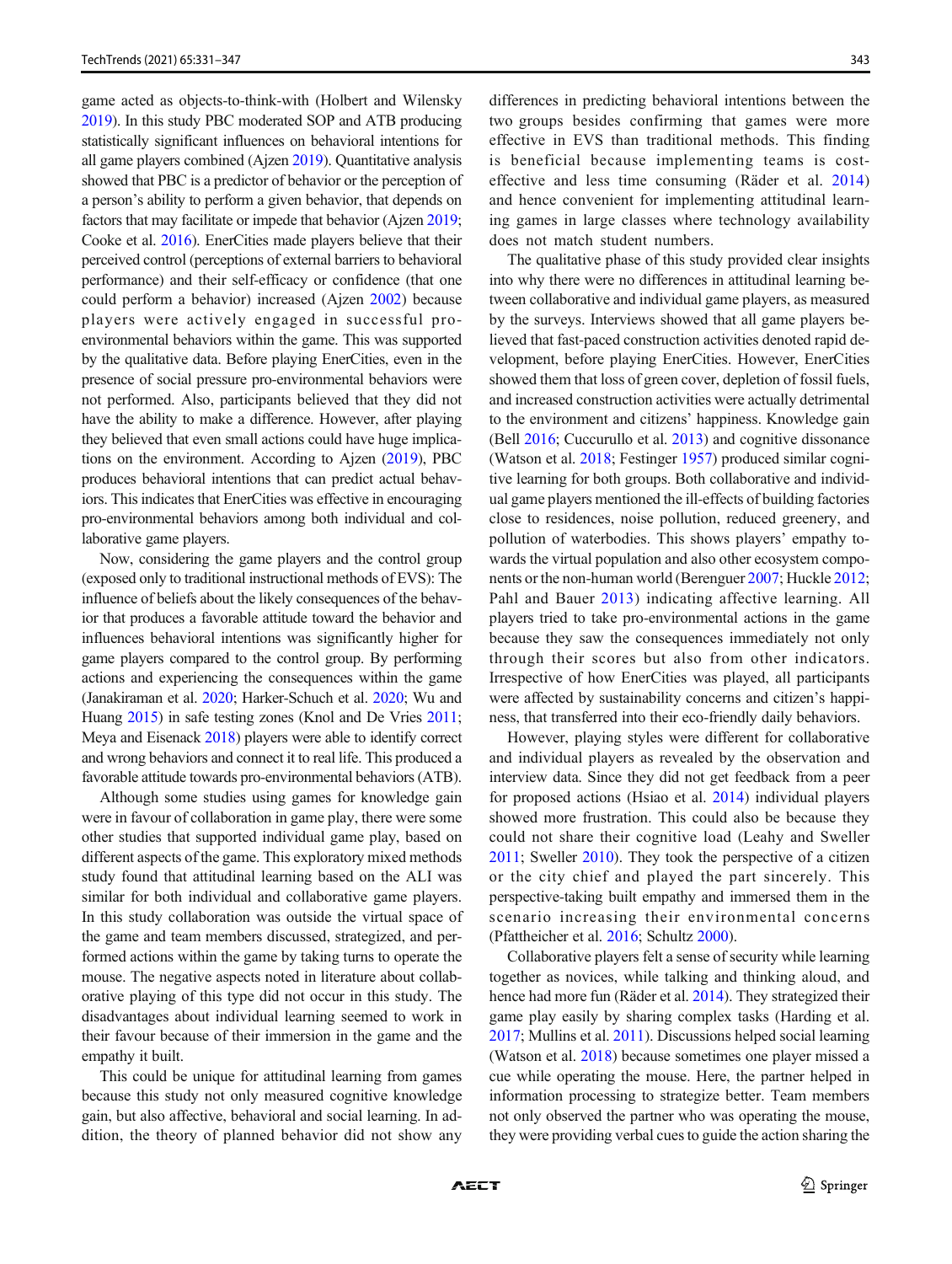<span id="page-13-0"></span>total working memory resources required for a learning task (Leahy and Sweller [2011\)](#page-15-0). Both members read the instructions together, watched the monitors, and supported each other's performance, errors, and successes, thereby reducing the cognitive load of each player (Kirschner et al. [2018](#page-15-0); Räder et al. [2014](#page-16-0); Sweller [2010\)](#page-16-0).

Generally, even before playing EnerCities, all participants loved "nature," and were aware of pro-environmental behaviors having learned from school, the media, and from parents. However, all players said that eco-friendly behaviors were encouraged by EnerCities because it helped them understand the interrelatedness of nature, humans and other components (Harker-Schuch et al. [2020](#page-15-0); Yoon et al. [2017](#page-16-0)).

## Conclusions and Future Research

Changing attitudes and behaviors is not easy, as experienced with the COVID-19 crisis. Health officials are struggling to make people wear masks and maintain social distancing although they are aware of the pandemic. Education does not mean accumulation of knowledge it's about what people do with knowledge and hence attitudinal instruction should be persuasive by giving learners the experience of actions and consequences. This study showed that irrespective of how EnerCities was played, it was more effective in influencing pro-environmental behaviors compared to traditional EVS educational methods. Visually observing a scenario, taking decisions, performing actions virtually, seeing the results and understanding the consequences, are all possible within a game. This is difficult to execute in traditional EVS instruction. Whether the game was played collaboratively or individually, the attitudinal learning and influence on proenvironmental behaviors was similar. In this study individual and collaborative players mentioned the use of various kinds of actions. Collaborative players relied more on social learning while individual players relied more on perspective taking. However, all of them experienced attitudinal learning from the game covering different aspects, showing that designing a game intentionally would help educators incorporate meaningful lessons into one game. It can be concluded that EnerCities upgraded players' eco-awareness and immersed them in an authentic scenario helping them see the consequences of actions immediately. Going beyond the 3Rs of sustainability - reduce, reuse and recycle - players understood the need to Refuse (the 4th R) more buildings and realize what constituted true development.

Future research could replicate the structural model based on the theory of planned behavior and the attitudinal learning instrument to measure attitudinal learning. Using PLS-SEM for analysis would reveal the influence of individual indicators in surveys. Another strength of this study is the mixed methods approach where the qualitative part enriched this

study by providing insights into participants' learning experiences. This study considered only one game and did not compare it with others. More studies using purposefully designed games for EVS are required to corroborate these results. Also, games that are designed for virtual collaboration, that is within the game itself, can be compared with a game like EnerCities.

Another limitation of this study is the lack of a pre/post research design. Assessment of prior attitudes would have provided insights into the extent of attitudinal learning and changes in behavioral intentions after playing the game. To examine the effectiveness of games in producing lasting behaviors, longitudinal studies are required that focuses on actually observing behaviors of participants instead of relying on self-reported behaviors.

Adams et al. [\(2012\)](#page-14-0) emphasized the need for educational researchers and educational game designers to leverage educational games and their motivating properties to achieve instructional objectives. Considering the growing popularity of computer games, it is wise to leverage such an impactful tool and adapt it as a pedagogical tool to teach young learners about correct environmental attitudes and behaviors and help them understand that:

"The environment is not ours to take or leave, it is ours to make." -Bhagavad Gita

## Compliance with Ethical Standards

Conflict of Interest The authors declare that there is no conflict of interest.

**Ethics Approval** Institutional Review Board (IRB) approval was obtained before conducting this study.

Consent to Participate Informed consent was obtained from all individual participants included in the study.

# Appendix 1

- 1. Turning my laptop off whenever I leave my desk is worthwhile.
- 2. It is necessary to use less water.
- 3. Recycling waste as much as possible is worthwhile.
- 4. Switching off the lights when I leave an unoccupied room is good.
- 5. I am under great pressure to switch off the computer when not using it for some time.
- 6. People I live with (like parents and other family members) expect me to use less water.
- 7. My friends recycle waste as much as possible.
- 8. People around me expect me to switch off the lights when I leave an unoccupied room.
- 9. I am confident that I can use less water.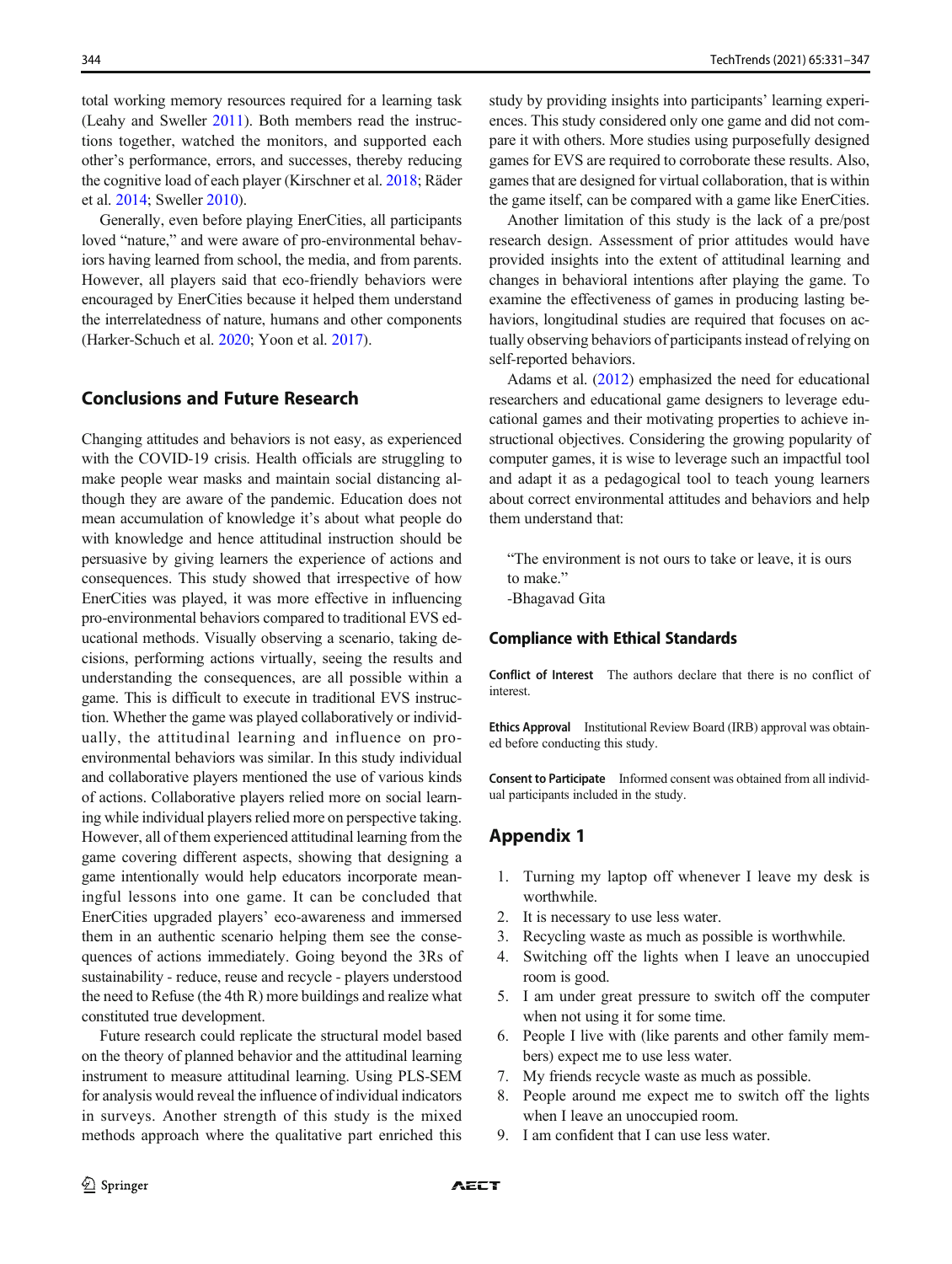- <span id="page-14-0"></span>10. The decision to switch off my laptop when not in use is purely my decision.
- 11. Switching off the lights when leaving a room is within my control.
- 12. Whether I recycle waste is entirely up to me.
- 13. I intend to switch off my PC when not in use.
- 14. In the past week I have reduced my water usage.
- 15. I expect to recycle waste as much as possible.
- 16. I intend to switch off the lights when not required.
- 17. I learned new information about the environment.
- 18. I am more knowledgeable about environmental sustainability.
- 19. I picked up new ideas about environmental sustainability.
- 20. I feel excitement about the topic of environmental sustainability.
- 21. I feel eager to learn more about environmental sustainability.
- 22. I feel passionate about the environment.
- 23. My behaviors related to the environment have changed.
- 24. I did something new related to environmental sustainability.
- 25. I made changes to my behavior related to environmental sustainability.
- 26. I do things differently now with respect to environmental sustainability.
- 27. I talk to others about environmental sustainability.
- 28. I educate others about environmental sustainability.
- 29. I am confident discussing about environmental sustainability with others.
- 30. I connect with other people regarding environmental sustainability.

# References

- Adams, D. M., Mayer, R. E., MacNamara, A., Koenig, A., & Wainess, R. (2012). Narrative games for learning: Testing the discovery and narrative hypotheses. Journal of Educational Psychology, 104(1), 235.
- Ajzen, I. (2002). Perceived behavioral control, self-efficacy, locus of control, and the theory of planned behavior 1. Journal of Applied Social Psychology, 32(4), 665–683.
- Ajzen, I. (2019). Constructing a theory of planned behavior questionnaire. Retrieved from [https://people.umass.edu/aizen/pdf/tpb.](https://people.umass.edu/aizen/pdf/tpb.measurement.pdf) [measurement.pdf](https://people.umass.edu/aizen/pdf/tpb.measurement.pdf). Accessed 7 July 2020.
- Amburgey, J. W., & Thoman, D. B. (2012). Dimensionality of the new ecological paradigm: Issues of factor structure and measurement. Environment and Behavior, 44(2), 235–256. [https://doi.org/10.](https://doi.org/10.1177/0013916511402064) [1177/0013916511402064.](https://doi.org/10.1177/0013916511402064)
- Arbuthnott, K. D. (2008). Education for sustainable development beyond attitude change. International Journal of Sustainability in Higher Education, 10(2), 152–163. [https://doi.org/10.1108/](https://doi.org/10.1108/14676370910945954) [14676370910945954](https://doi.org/10.1108/14676370910945954).
- Bell, D. (2016). Twenty-first century education: Transformative education for sustainability and responsible citizenship. Journal of Teacher Education for Sustainability, 18(1), 48–56. [https://doi.org/](https://doi.org/10.1515/jtes-2016-0004) [10.1515/jtes-2016-0004.](https://doi.org/10.1515/jtes-2016-0004)
- Benitez, J., Henseler, J., Castillo, A., & Schuberth, F. (2019). How to perform and report an impactful analysis using partial least squares: Guidelines for confirmatory and explanatory IS research. Information & Management (In Press). [https://doi.org/10.1016/j.](https://doi.org/10.1016/j.im.2019.05.003) [im.2019.05.003.](https://doi.org/10.1016/j.im.2019.05.003)
- Berenguer, J. (2007). The effect of empathy in proenvironmental attitudes and behaviors. Environment and Behavior, 39(2), 269–283. [https://](https://doi.org/10.1177/0013916506292937) [doi.org/10.1177/0013916506292937.](https://doi.org/10.1177/0013916506292937)
- Brinkmann, R. (2020). Connections in environmental sustainability: Living in a time of rapid environmental change. In Environmental Sustainability in a Time of Change. Palgrave studies in environmental sustainability (pp.  $1-8$ ). Cham: Palgrave Macmillan.
- Buchanan, J., Schuck, S., & Aubusson, P. (2016). In-school sustainability action: Climate clever energy savers. Australian Journal of Environmental Education, 32(2), 154–173. [https://doi.org/10.](https://doi.org/10.1017/aee.2015.55) [1017/aee.2015.55](https://doi.org/10.1017/aee.2015.55).
- Butler, T. (1988). Games and simulations: Creative education alternatives. TechTrends, 33(4), 20–24. [https://doi.org/10.1007/](https://doi.org/10.1007/BF02771190) [BF02771190](https://doi.org/10.1007/BF02771190).
- Chen, Y. H., Lin, C. P., Looi, C. K., Shao, Y. J., & Chan, T. W. (2012). A collaborative cross number puzzle game to enhance elementary students' arithmetic skills. Turkish Online Journal of Educational Technology-TOJET, 11(2), 1–14.
- Chen, C. H., Wang, K. C., & Lin, Y. H. (2015). The comparison of solitary and collaborative modes of game-based learning on students' science learning and motivation. Journal of Educational Technology & Society, 18(2), 237–248.
- Cheng, Y, M., Lou, S, J., Kuo, S, H., & Shih, R, C. (2013). Investigating elementary school students' technology acceptance by applying digital game-based learning to environmental education. Australasian Journal of Educational Technology, 29(1). [https://doi.org/10.14742/](https://doi.org/10.14742/ajet.65) [ajet.65.](https://doi.org/10.14742/ajet.65)
- Cooke, R., Dahdah, M., Norman, P., & French, D. P. (2016). How well does the theory of planned behaviour predict alcohol consumption? A systematic review and meta-analysis. Health Psychology Review, 10(2), 148–167. [https://doi.org/10.1080/17437199.2014.947547.](https://doi.org/10.1080/17437199.2014.947547)
- Creswell, J, W., & Clark, V, L, P. (2017). Designing and conducting mixed methods research. Los Angeles: CA, sage publications.
- Cuccurullo, S., Francese, R., Passero, I., & Tortora, G. (2013). A 3D serious city building game on waste disposal. International Journal of Distance Education Technologies (IJDET), 11(4), 112– 135.
- Denzin, N. (1970). An introduction to triangulation. UNAIDS monitoring and evaluation fundamentals. Retrieved from [https://www.unaids.](https://www.unaids.org/sites/default/files/sub_landing/files/10_4-Intro-to-triangulation-MEF.pdf) [org/sites/default/files/sub\\_landing/files/10\\_4-Intro-to-triangulation-](https://www.unaids.org/sites/default/files/sub_landing/files/10_4-Intro-to-triangulation-MEF.pdf)[MEF.pdf.](https://www.unaids.org/sites/default/files/sub_landing/files/10_4-Intro-to-triangulation-MEF.pdf) Accessed 15 July 2020
- Denzin, N. K. (1978). The research act: A theoretical introduction to sociological methods, (2nd ed). New York, NY: McGraw-Hill.
- Denzin, N. K. (2012). Triangulation 2.0. Journal of Mixed Methods Research, 6(2), 80–88.
- Economic Times. (2019). After deluge, drought sets in Kerala. Retrieved from [https://economictimes.indiatimes.com/news/politics-and](https://economictimes.indiatimes.com/news/politics-and-nation/after-deluge-drought-sets-in-kerala/articleshow/68540606.cms?from=mdr)[nation/after-deluge-drought-sets-in-kerala/articleshow/68540606.](https://economictimes.indiatimes.com/news/politics-and-nation/after-deluge-drought-sets-in-kerala/articleshow/68540606.cms?from=mdr) [cms?from=mdr.](https://economictimes.indiatimes.com/news/politics-and-nation/after-deluge-drought-sets-in-kerala/articleshow/68540606.cms?from=mdr) Accessed 10 Sep 2020
- Fabricatore, C., & López, X. (2012). Sustainability learning through gaming: An exploratory study. Electronic Journal of e-Learning, 10(2), 209–222.
- Festinger, L. (1957). A theory of cognitive dissonance. Evanston, IL: Row, Peterson, & Company.
- Fielding, K. S., & Head, B. W. (2012). Determinants of young Australians' environmental actions: The role of responsibility attributions, locus of control, knowledge and attitudes. Environmental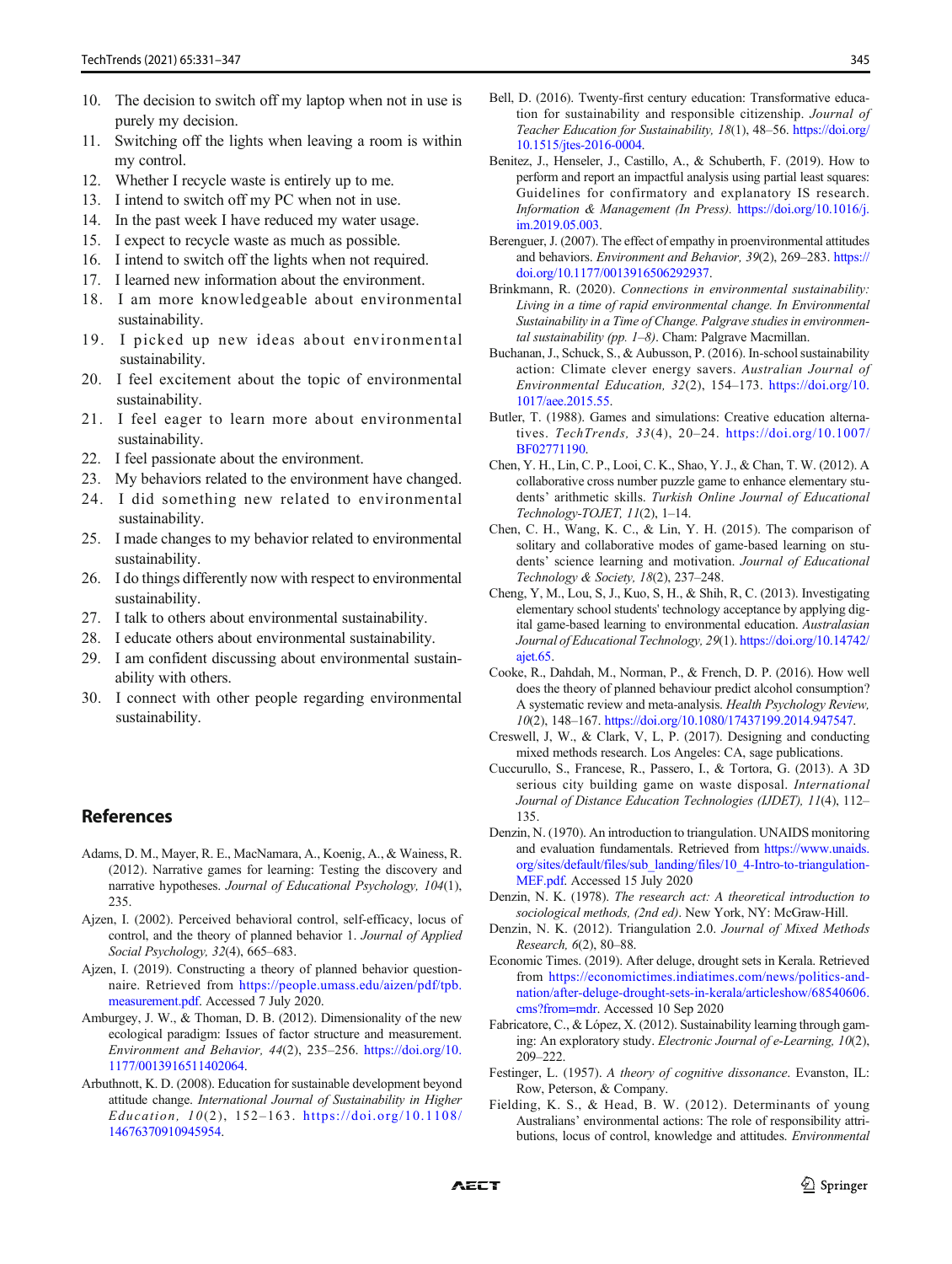<span id="page-15-0"></span>Education Research, 18(2), 171–186. [https://doi.org/10.1080/](https://doi.org/10.1080/13504622.2011.592936) [13504622.2011.592936](https://doi.org/10.1080/13504622.2011.592936).

- Gagne, R., Briggs, L., & Wagner, W. (1992). Principles of instructional design. Belmont, CA: Wadsworth/Thomson Learning.
- Gee, J. P. (2008). Game-like learning: An example of situated learning and implications for opportunity to learn. Assessment, equity, and opportunity to learn, 200, 221.
- Greaves, M., Zibarras, L. D., & Stride, C. (2013). Using the theory of planned behavior to explore environmental behavioral intentions in the workplace. Journal of Environmental Psychology, 34, 109–120. [https://doi.org/10.1016/j.jenvp.2013.02.003.](https://doi.org/10.1016/j.jenvp.2013.02.003)

Griset, O. L. (2010). Meet us outside! Science Teacher, 77(2), 40–46.

- Gros, B. (2014). Digital games in education: The design of games-based learning environments. Journal of Research on Technology in Education, 40(1), 23–38. [https://doi.org/10.1080/15391523.2007.](https://doi.org/10.1080/15391523.2007.10782494) [10782494](https://doi.org/10.1080/15391523.2007.10782494).
- Habgood, M. J., & Ainsworth, S. E. (2011). Motivating children to learn effectively: Exploring the value of intrinsic integration in educational games. The Journal of the Learning Sciences, 20(2), 169–206. <https://doi.org/10.1080/10508406.2010.508029>.
- Hair, J. F., Hult, G. T. M., Ringle, C., & Sarstedt, M. (2016). A primer on partial least squares structural equation modeling (PLS-SEM). Thousand Oaks, CA: Sage publications.
- Hair, J. F., Risher, J. J., Sarstedt, M., & Ringle, C. M. (2019). When to use and how to report the results of PLS-SEM. European Business Review, 31(1), 2–24. <https://doi.org/10.1108/EBR-11-2018-0203>.
- Hämäläinen, R., Oksanen, K., & Häkkinen, P. (2008). Designing and analyzing collaboration in a scripted game for vocational education. Computers in Human Behavior, 24, 2496–2506.
- Hanewald, R. (2013). Learners and collaborative learning in virtual worlds: A review of the literature. Turkish Online Journal of Distance Education, 14(2), 233–247.
- Harding, S. M. E., Griffin, P. E., Awwal, N., Alom, B. M., & Scoular, C. (2017). Measuring collaborative problem-solving using mathematics-based tasks. AERA Open, 3(3), 2332858417728046. <https://doi.org/10.1177/2332858417728046>.
- Harker-Schuch, I. E., Mills, F. P., Lade, S. J., & Colvin, R. M. (2020). CO2peration–structuring a 3D interactive digital game to improve climate literacy in the 12-13-year-old age group. Computers  $\&$ Education, 144, 103705. [https://doi.org/10.1016/j.compedu.2019.](https://doi.org/10.1016/j.compedu.2019.103705) [103705.](https://doi.org/10.1016/j.compedu.2019.103705)
- Holbert, N., & Wilensky, U. (2019). Designing educational video games to be objects-to-think-with. Journal of the Learning Sciences, 28(1), 32–72. [https://doi.org/10.1080/10508406.2018.1487302.](https://doi.org/10.1080/10508406.2018.1487302)
- Hsiao, H, S., Chang, C, S., Lin, C, Y., Chang, C, C., & Chen, J, C. (2014). The influence of collaborative learning games within different devices on student's learning performance and behaviours. Australasian Journal of Educational Technology, 30(6). [https://](https://doi.org/10.14742/ajet.347) [doi.org/10.14742/ajet.347.](https://doi.org/10.14742/ajet.347)
- Huckle, J. (2012). Towards greater realism in learning for sustainability. In A. Wals & P. Corcoran (Eds.), Learning for sustainability in times of accelerating change (pp. 35–48). Wageningen: Wageningen Academic Publishers.
- Hungerford, H. R., & Volk, T. L. (1990). Changing learner behavior through environmental education. Journal of Environmental Education, 21, 8–21.
- Janakiraman, S., Watson, S. L., & Watson, W. R. (2018). Using gamebased learning to facilitate attitude change for environmental sustainability. Journal of Education for Sustainable Development, 12(2), 176–185.
- Janakiraman, S., Watson, S. L., Watson, W. R., & Newby, T. (2020). Effectiveness of digital games in producing environmentally friendlyattitudes and behaviors: A mixed methods study. Computers & Education, 160, 104043.
- Jowett, T., Harraway, J., Lovelock, B., Skeaff, S., Slooten, L., Strack, M., & Shephard, K. (2014). Multinomial-regression modeling of the

environmental attitudes of higher education students based on the revised new ecological paradigm scale. Journal of Environmental Education, 45(1), 1–15. [https://doi.org/10.1080/00958964.2013.](https://doi.org/10.1080/00958964.2013.783777) [783777.](https://doi.org/10.1080/00958964.2013.783777)

- Kamradt, T. F., & Kamradt, E. J. (1999). Structured design for attitudinal instruction. In C. M. Reigeluth (Ed.), Instructional design theories and models: A new paradigm of instructional theory (Vol. 2, pp. 563–590). Mahwah, NJ: Lawrence Erlbaum Associates.
- Karl, T. R., & Trenberth, K. E. (2003). Modern global climate change. Science, 302(5651), 1719-1723. [https://doi.org/10.1126/science.](https://doi.org/10.1126/science.1090228) [1090228](https://doi.org/10.1126/science.1090228).
- Katsaliaki, K., & Mustafee, N. (2015). Edutainment for sustainable development: A survey of games in the field. Simulation & Gaming, 46(6), 647–672. [https://doi.org/10.1177/1046878114552166.](https://doi.org/10.1177/1046878114552166)
- Kirschner, P. A., Sweller, J., Kirschner, F., & Zambrano, J. (2018). From cognitive load theory to collaborative cognitive load theory. International Journal of Computer-Supported Collaborative Learning, 13(2), 213–233.
- Knol, E., & De Vries, P, W. (2010). EnerCities: Educational game about energy. Proceedings CESB10 Central Europe towards sustainable building. Retrieved from http://www.qeam.com/docs/Knol\_Vries [de\\_EnerCities-educational-game-about-energy-CESB10.PDF](http://www.qeam.com/docs/Knol_Vries_de_EnerCities-educational-game-about-energy-CESB10.PDF). Accessed 3 July 2020.
- Knol, E., & De Vries, P. W. (2011). EnerCities, a serious game to stimulate sustainability and energy conservation: Preliminary results. eLearning Papers, 25, 1–10 Retrieved from [https://papers.ssrn.](https://papers.ssrn.com/sol3/papers.cfm?abstract_id=1866206) [com/sol3/papers.cfm?abstract\\_id=1866206](https://papers.ssrn.com/sol3/papers.cfm?abstract_id=1866206).
- Leahy, W., & Sweller, J. (2011). Cognitive load theory, modality of presentation and the transient information effect. Applied Cognitive Psychology, 25(6), 943–951. [https://doi.org/10.1002/](https://doi.org/10.1002/acp.1787) [acp.1787.](https://doi.org/10.1002/acp.1787)
- Liarakou, G., Sakka, E., Gavrilakis, C., & Tsolakidis, C. (2012). Evaluation of serious games, as a tool for education for sustainable development. European Journal of Open, Distance and E-learning, 15(2).
- Lincoln, Y. S., & Guba, E. G. (1985). Naturalistic inquiry. Thousand Oaks, CA: Sage.
- Linderoth, J. (2012). Why gamers don't learn more: An ecological approach to games as learning environments. Journal of Gaming & Virtual Worlds, 4(1), 45–62. [https://doi.org/10.1386/jgvw.4.1.45\\_1](https://doi.org/10.1386/jgvw.4.1.45_1).
- Mayer, R. E. (2005). Cognitive theory of multimedia learning. The Cambridge handbook of multimedia learning, 41, 31–48.
- Meya, J. N., & Eisenack, K. (2018). Effectiveness of gaming for communicating and teaching climate change. Climatic Change, 149(3– 4), 319–333.
- Miles, M. B., & Huberman, A. M. (1994). Qualitative data analysis: An expanded sourcebook. Thousand Oaks, CA: Sage Publication.
- Miles, M. B., Huberman, A. M., & Saldana. (2020). Qualitative data analysis: A methods sourcebook. Thousand Oaks, CA: Sage Publication.
- Mullins, D., Rummel, N., & Spada, H. (2011). Are two heads always better than one? Differential effects of collaboration on students' computer-supported learning in mathematics. International Journal of Computer-Supported Collaborative Learning, 6(3), 421–443. [https://doi.org/10.1007/s11412-011-9122-z.](https://doi.org/10.1007/s11412-011-9122-z)
- Nordby, A., Øygardslia, K., Sverdrup, U., & Sverdrup, H. (2016). The art of gamification; teaching sustainability and system thinking by pervasive game development. The Electronic Journal of e-Learning, 14(3), 152–168.
- Numbeo. (2020). Pollution in Kozhikode. Retrieved from September, 25, 2020 <https://www.numbeo.com/pollution/in/Kozhikode-Calicut>. Accessed 10 Sep 2020.
- Nurhaniyah, B., Soetjipto, B. E., & Hanurawan, F. (2015). The implementation of collaborative learning model find someone who and flashcard game to enhance social studies learning motivation for the fifth grade students. Journal of Education and Practice, 6(17), 166– 171.